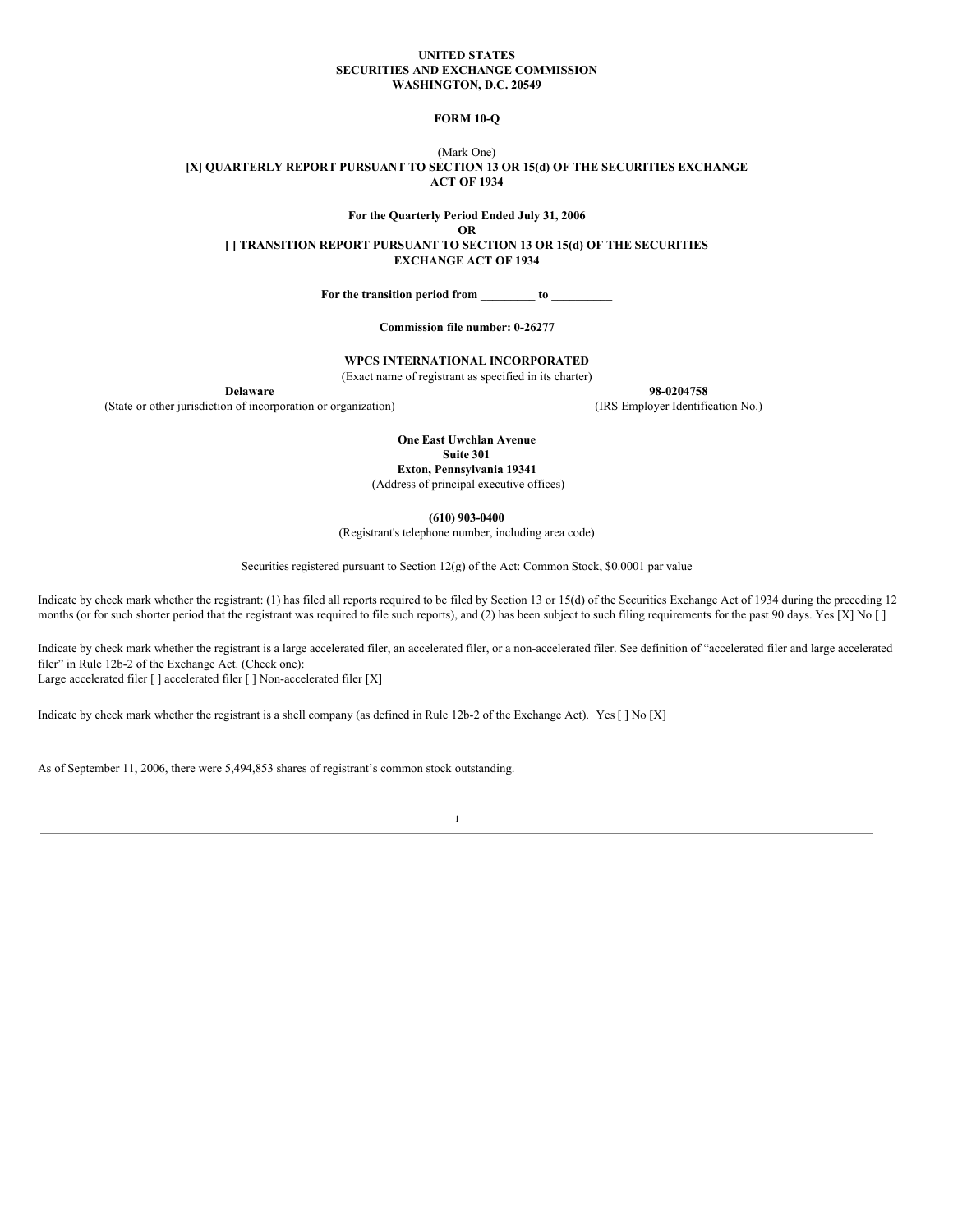# **INDEX**

| PART I.  |                          | <b>FINANCIAL INFORMATION</b>                                                                                   |                |
|----------|--------------------------|----------------------------------------------------------------------------------------------------------------|----------------|
|          | ITEM 1.                  | Condensed consolidated balance sheets at July 31, 2006 (unaudited) and April 30, 2006                          | $3 - 4$        |
|          |                          |                                                                                                                |                |
|          |                          | Condensed consolidated statements of operations for the three months ended July 31, 2006 and 2005 (unaudited)  | 5 <sup>5</sup> |
|          |                          |                                                                                                                |                |
|          |                          | Condensed consolidated statements of shareholders' equity for the three months ended July 31, 2006 (unaudited) | 6              |
|          |                          | Condensed consolidated statements of cash flows for the three months ended July 31, 2006 and 2005 (unaudited)  | $\overline{7}$ |
|          |                          | Notes to unaudited condensed consolidated financial statements                                                 | $8 - 16$       |
|          | ITEM 2.                  | Management's Discussion and Analysis of Financial Condition and Results of Operations                          | $17 - 24$      |
|          |                          |                                                                                                                |                |
|          | ITEM 3.                  | Quantitative and Qualitative Disclosures About Market Risk                                                     | 25             |
|          |                          |                                                                                                                |                |
|          | ITEM 4.                  | <b>Controls and Procedures</b>                                                                                 | 26             |
| PART II. | <b>OTHER INFORMATION</b> |                                                                                                                |                |
|          |                          |                                                                                                                |                |
|          | ITEM 1                   | Legal proceedings                                                                                              | 27             |
|          | ITEM 1A                  | Risk factors                                                                                                   | 27             |
|          | ITEM <sub>2</sub>        | Unregistered sales of equity securities and use of proceeds                                                    | 27             |
|          | ITEM <sub>3</sub>        | Defaults upon senior securities                                                                                | 27             |
|          | ITEM <sub>4</sub>        | Submission of matters to a vote of security holders                                                            | 27             |
|          | ITEM 5                   | Other information                                                                                              | 28             |
|          | ITEM 6                   | Exhibits                                                                                                       | 28             |
|          | <b>SIGNATURES</b>        |                                                                                                                | 29             |
|          |                          |                                                                                                                |                |
|          | <b>CERTIFICATIONS</b>    |                                                                                                                | $30 - 33$      |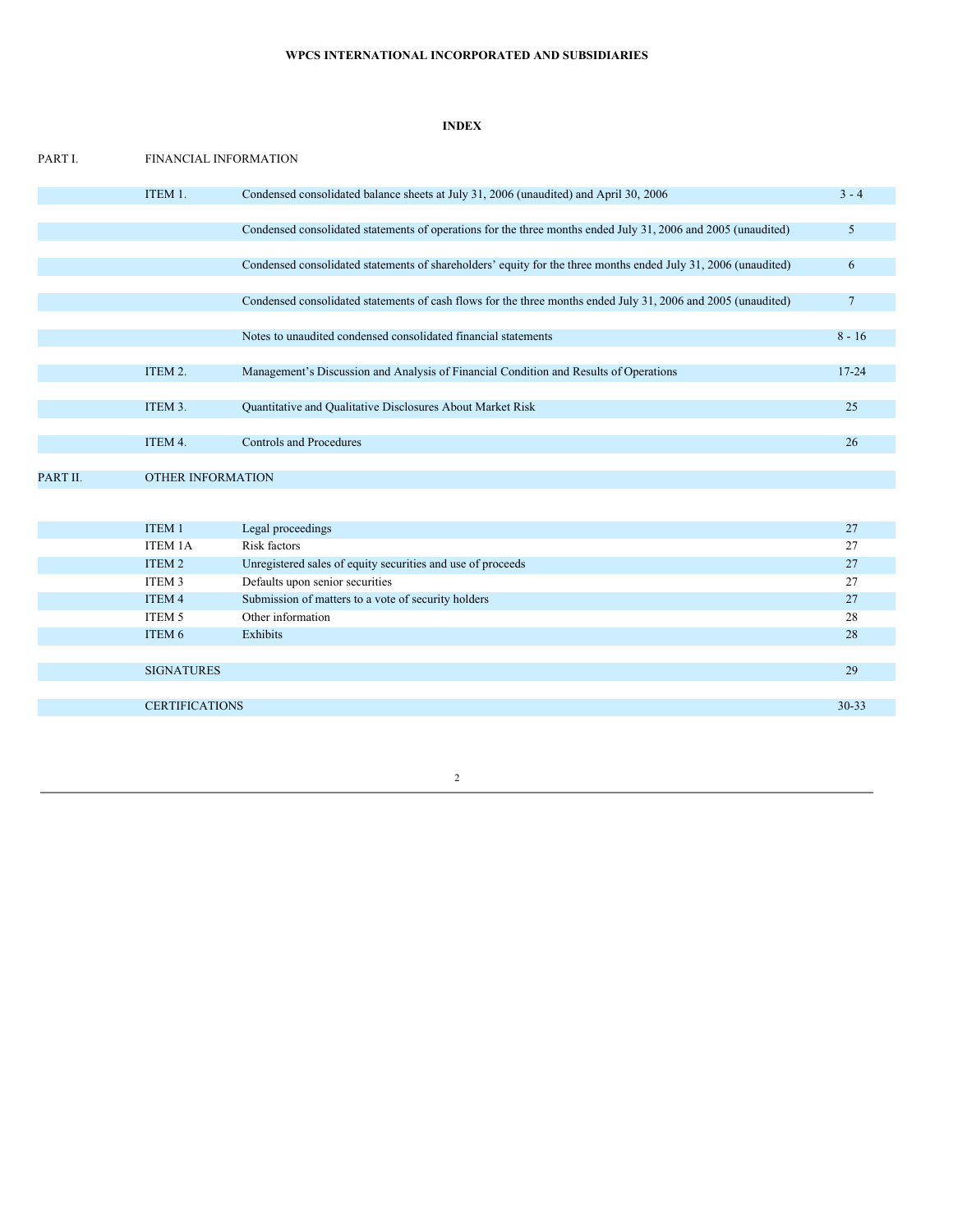# **CONDENSED CONSOLIDATED BALANCE SHEETS**

| <b>ASSETS</b>                                                                                                     | <b>July 31,</b><br>2006 | April 30,<br>2006 |
|-------------------------------------------------------------------------------------------------------------------|-------------------------|-------------------|
|                                                                                                                   | (Unaudited)             |                   |
| <b>CURRENT ASSETS:</b>                                                                                            |                         |                   |
| Cash and cash equivalents                                                                                         | \$<br>7,136,295         | \$<br>12,279,646  |
| Accounts receivable, net of allowance of \$98,786 and \$104,786 at July 31, 2006 and April 30, 2006, respectively | 16,249,084              | 12, 141, 789      |
| Costs and estimated earnings in excess of billings on uncompleted contracts                                       | 2,466,888               | 1,441,977         |
| Inventory                                                                                                         | 1,757,804               | 1,204,540         |
| Prepaid expenses and other current assets                                                                         | 696,470                 | 286,625           |
| Deferred income taxes                                                                                             | 41,000                  | 78,000            |
| Total current assets                                                                                              | 28,347,541              | 27,432,577        |
|                                                                                                                   |                         |                   |
| PROPERTY AND EQUIPMENT, net                                                                                       | 2,013,477               | 1,352,216         |
|                                                                                                                   |                         |                   |
| <b>CUSTOMER LISTS</b> , net                                                                                       | 786,305                 | 864,388           |
|                                                                                                                   |                         |                   |
| <b>GOODWILL</b>                                                                                                   | 19,077,318              | 14,239,918        |
|                                                                                                                   |                         |                   |
| DEBT ISSUANCE COSTS, net                                                                                          | 97,943                  | 111,091           |
|                                                                                                                   |                         |                   |
| DEFERRED INCOME TAXES                                                                                             | 55,000                  | 51,000            |
|                                                                                                                   |                         |                   |
| <b>OTHER ASSETS</b>                                                                                               | 586,870                 | 71,128            |
|                                                                                                                   |                         |                   |
| Total assets                                                                                                      | \$<br>50,964,454        | \$<br>44,122,318  |

*The accompanying notes are an integral part of these condensed consolidated financial statements.*

3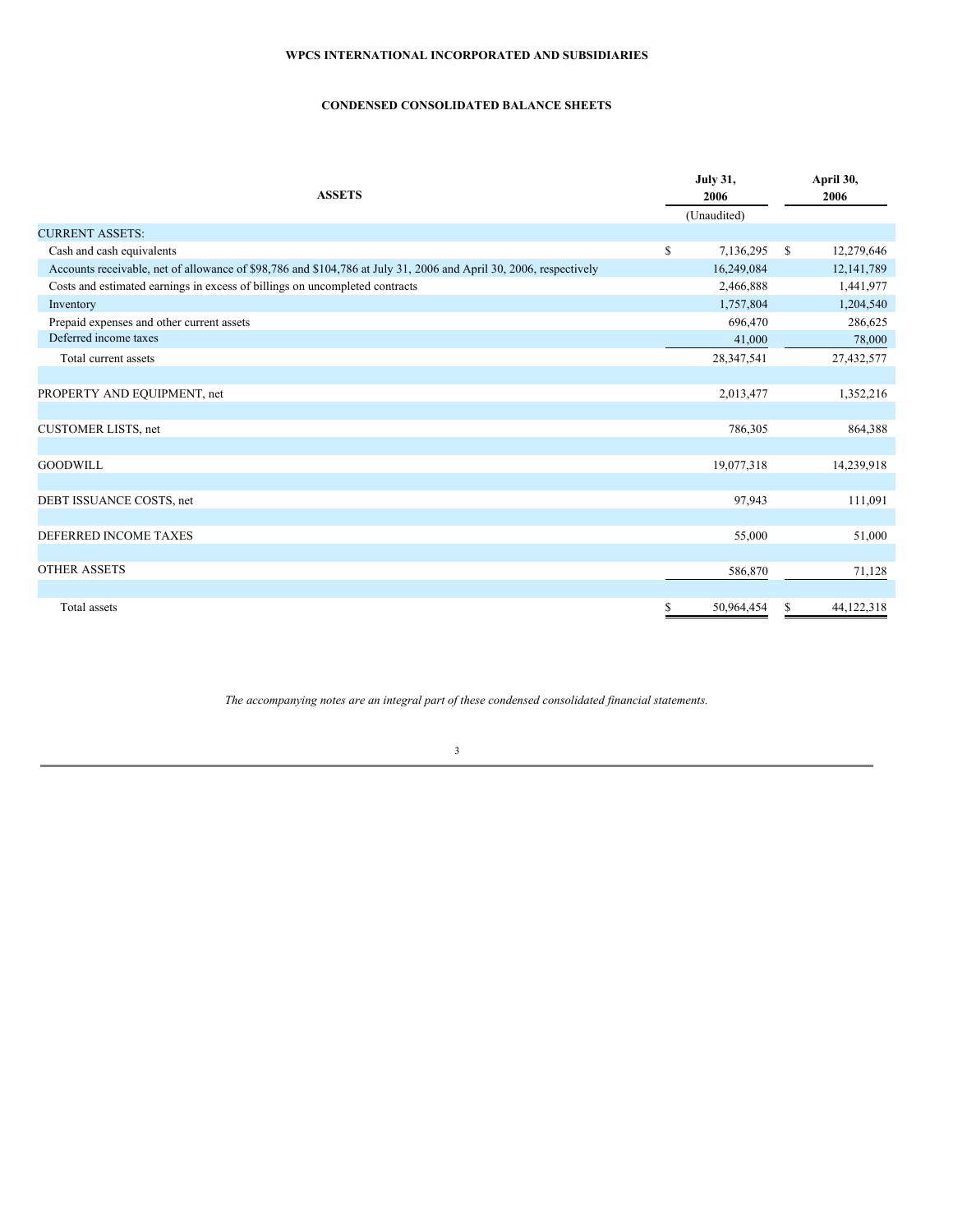# **CONDENSED CONSOLIDATED BALANCE SHEETS (continued)**

| (Unaudited)<br>(Note 1)<br><b>CURRENT LIABILITIES:</b><br>Current portion of capital lease obligation<br>$\mathbb{S}$<br>21,595<br>-S<br>276,276<br>Current portion of loans payable<br>Accounts payable and accrued expenses<br>6,683,344<br>4,989,861<br>Billings in excess of costs and estimated earnings on uncompleted contracts<br>1,694,044<br>Deferred revenue<br>539,757<br>Due to shareholders<br>318,109<br>592,166<br>Income taxes payable<br>Deferred income taxes<br>18,000<br>Total current liabilities<br>10,143,291<br>Borrowings under line of credit<br>4,437,446<br>Loans payable, net of current portion<br>310,359<br>Due to shareholders, net of current portion<br>512,891<br>Deferred income taxes<br>477,000<br><b>Total liabilities</b><br>15,880,987<br><b>COMMITMENTS AND CONTINGENCIES</b><br>SHAREHOLDERS' EQUITY:<br>Preferred stock - \$0.0001 par value, 5,000,000 shares authorized, none issued<br>Common stock - \$0.0001 par value, 75,000,000 shares authorized, 5,494,853 and 5,264,284 shares issued and outstanding<br>at July 31, 2006 and April 30, 2006, respectively<br>549<br>Additional paid-in capital<br>35,130,877<br>(47,959)<br>Accumulated deficit<br>Total shareholders' equity<br>35,083,467<br>32,563,270 | <b>LIABILITIES AND SHAREHOLDERS' EQUITY</b> | <b>July 31,</b><br>2006 | April 30,<br>2006 |
|---------------------------------------------------------------------------------------------------------------------------------------------------------------------------------------------------------------------------------------------------------------------------------------------------------------------------------------------------------------------------------------------------------------------------------------------------------------------------------------------------------------------------------------------------------------------------------------------------------------------------------------------------------------------------------------------------------------------------------------------------------------------------------------------------------------------------------------------------------------------------------------------------------------------------------------------------------------------------------------------------------------------------------------------------------------------------------------------------------------------------------------------------------------------------------------------------------------------------------------------------------------------|---------------------------------------------|-------------------------|-------------------|
|                                                                                                                                                                                                                                                                                                                                                                                                                                                                                                                                                                                                                                                                                                                                                                                                                                                                                                                                                                                                                                                                                                                                                                                                                                                                     |                                             |                         |                   |
|                                                                                                                                                                                                                                                                                                                                                                                                                                                                                                                                                                                                                                                                                                                                                                                                                                                                                                                                                                                                                                                                                                                                                                                                                                                                     |                                             |                         |                   |
|                                                                                                                                                                                                                                                                                                                                                                                                                                                                                                                                                                                                                                                                                                                                                                                                                                                                                                                                                                                                                                                                                                                                                                                                                                                                     |                                             |                         |                   |
|                                                                                                                                                                                                                                                                                                                                                                                                                                                                                                                                                                                                                                                                                                                                                                                                                                                                                                                                                                                                                                                                                                                                                                                                                                                                     |                                             |                         | 231,065           |
|                                                                                                                                                                                                                                                                                                                                                                                                                                                                                                                                                                                                                                                                                                                                                                                                                                                                                                                                                                                                                                                                                                                                                                                                                                                                     |                                             |                         |                   |
|                                                                                                                                                                                                                                                                                                                                                                                                                                                                                                                                                                                                                                                                                                                                                                                                                                                                                                                                                                                                                                                                                                                                                                                                                                                                     |                                             |                         | 1,085,312         |
|                                                                                                                                                                                                                                                                                                                                                                                                                                                                                                                                                                                                                                                                                                                                                                                                                                                                                                                                                                                                                                                                                                                                                                                                                                                                     |                                             |                         | 128,052           |
|                                                                                                                                                                                                                                                                                                                                                                                                                                                                                                                                                                                                                                                                                                                                                                                                                                                                                                                                                                                                                                                                                                                                                                                                                                                                     |                                             |                         | 381,377           |
|                                                                                                                                                                                                                                                                                                                                                                                                                                                                                                                                                                                                                                                                                                                                                                                                                                                                                                                                                                                                                                                                                                                                                                                                                                                                     |                                             |                         | 420,066           |
|                                                                                                                                                                                                                                                                                                                                                                                                                                                                                                                                                                                                                                                                                                                                                                                                                                                                                                                                                                                                                                                                                                                                                                                                                                                                     |                                             |                         | 21,000            |
|                                                                                                                                                                                                                                                                                                                                                                                                                                                                                                                                                                                                                                                                                                                                                                                                                                                                                                                                                                                                                                                                                                                                                                                                                                                                     |                                             |                         | 7,256,733         |
|                                                                                                                                                                                                                                                                                                                                                                                                                                                                                                                                                                                                                                                                                                                                                                                                                                                                                                                                                                                                                                                                                                                                                                                                                                                                     |                                             |                         |                   |
|                                                                                                                                                                                                                                                                                                                                                                                                                                                                                                                                                                                                                                                                                                                                                                                                                                                                                                                                                                                                                                                                                                                                                                                                                                                                     |                                             |                         | 3,000,000         |
|                                                                                                                                                                                                                                                                                                                                                                                                                                                                                                                                                                                                                                                                                                                                                                                                                                                                                                                                                                                                                                                                                                                                                                                                                                                                     |                                             |                         | 256,692           |
|                                                                                                                                                                                                                                                                                                                                                                                                                                                                                                                                                                                                                                                                                                                                                                                                                                                                                                                                                                                                                                                                                                                                                                                                                                                                     |                                             |                         | 514,623           |
|                                                                                                                                                                                                                                                                                                                                                                                                                                                                                                                                                                                                                                                                                                                                                                                                                                                                                                                                                                                                                                                                                                                                                                                                                                                                     |                                             |                         | 531,000           |
|                                                                                                                                                                                                                                                                                                                                                                                                                                                                                                                                                                                                                                                                                                                                                                                                                                                                                                                                                                                                                                                                                                                                                                                                                                                                     |                                             |                         | 11,559,048        |
|                                                                                                                                                                                                                                                                                                                                                                                                                                                                                                                                                                                                                                                                                                                                                                                                                                                                                                                                                                                                                                                                                                                                                                                                                                                                     |                                             |                         |                   |
|                                                                                                                                                                                                                                                                                                                                                                                                                                                                                                                                                                                                                                                                                                                                                                                                                                                                                                                                                                                                                                                                                                                                                                                                                                                                     |                                             |                         |                   |
|                                                                                                                                                                                                                                                                                                                                                                                                                                                                                                                                                                                                                                                                                                                                                                                                                                                                                                                                                                                                                                                                                                                                                                                                                                                                     |                                             |                         |                   |
|                                                                                                                                                                                                                                                                                                                                                                                                                                                                                                                                                                                                                                                                                                                                                                                                                                                                                                                                                                                                                                                                                                                                                                                                                                                                     |                                             |                         |                   |
|                                                                                                                                                                                                                                                                                                                                                                                                                                                                                                                                                                                                                                                                                                                                                                                                                                                                                                                                                                                                                                                                                                                                                                                                                                                                     |                                             |                         |                   |
|                                                                                                                                                                                                                                                                                                                                                                                                                                                                                                                                                                                                                                                                                                                                                                                                                                                                                                                                                                                                                                                                                                                                                                                                                                                                     |                                             |                         | 526               |
|                                                                                                                                                                                                                                                                                                                                                                                                                                                                                                                                                                                                                                                                                                                                                                                                                                                                                                                                                                                                                                                                                                                                                                                                                                                                     |                                             |                         | 33,525,130        |
|                                                                                                                                                                                                                                                                                                                                                                                                                                                                                                                                                                                                                                                                                                                                                                                                                                                                                                                                                                                                                                                                                                                                                                                                                                                                     |                                             |                         | (962, 386)        |
|                                                                                                                                                                                                                                                                                                                                                                                                                                                                                                                                                                                                                                                                                                                                                                                                                                                                                                                                                                                                                                                                                                                                                                                                                                                                     |                                             |                         |                   |
|                                                                                                                                                                                                                                                                                                                                                                                                                                                                                                                                                                                                                                                                                                                                                                                                                                                                                                                                                                                                                                                                                                                                                                                                                                                                     |                                             |                         |                   |
| Total liabilities and shareholders' equity<br>\$<br>50,964,454<br>\$<br>44,122,318                                                                                                                                                                                                                                                                                                                                                                                                                                                                                                                                                                                                                                                                                                                                                                                                                                                                                                                                                                                                                                                                                                                                                                                  |                                             |                         |                   |

*The accompanying notes are an integral part of these condensed consolidated financial statements.*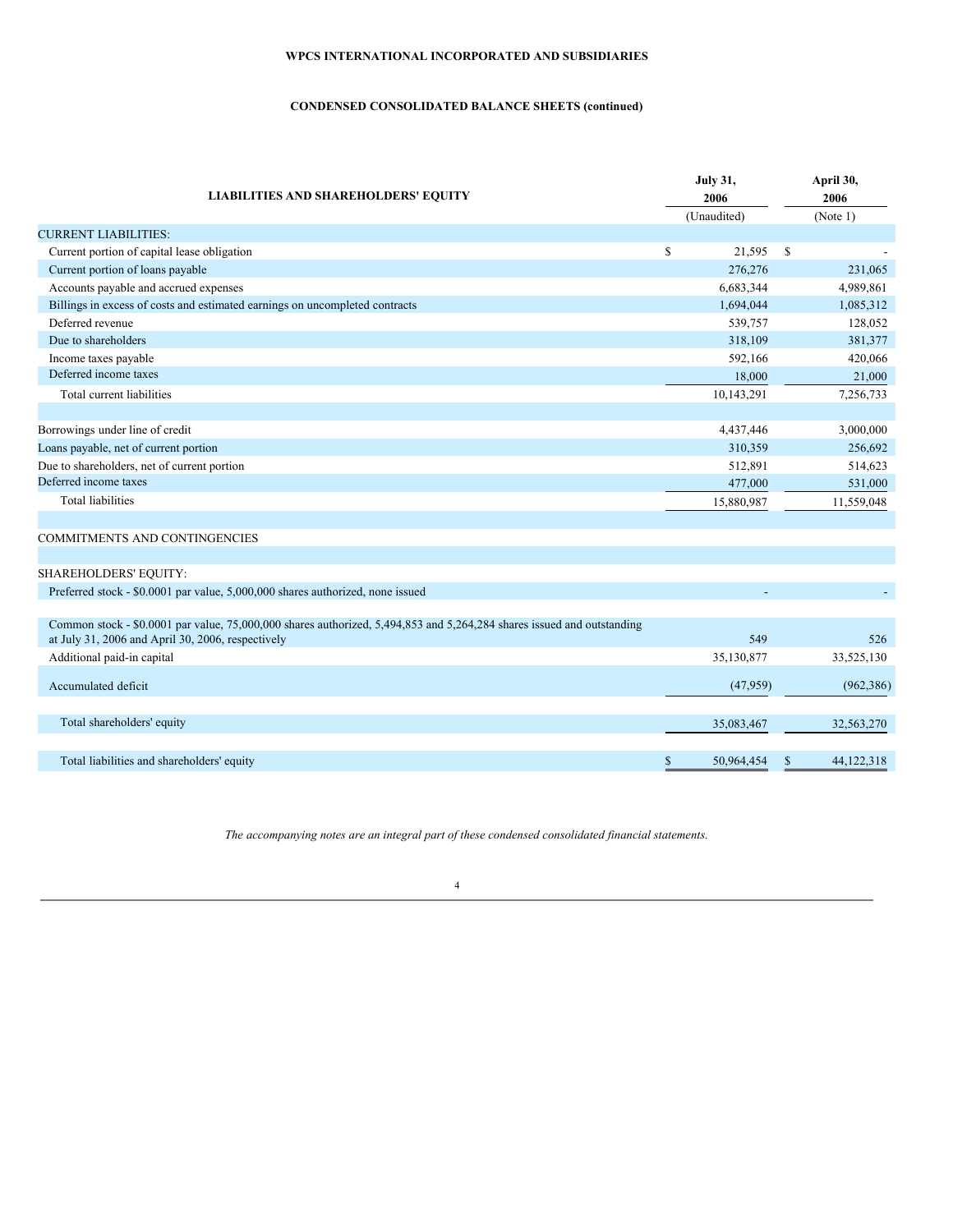### **CONDENSED CONSOLIDATED STATEMENTS OF OPERATIONS** (Unaudited)

|                                                              |                            | <b>Three Months Ended</b><br><b>July 31,</b> |
|--------------------------------------------------------------|----------------------------|----------------------------------------------|
|                                                              | 2006                       | 2005                                         |
|                                                              |                            | (Notes 1 and 2)                              |
| <b>REVENUE</b>                                               | $\mathbb{S}$<br>16,436,278 | $\mathbb{S}$<br>12,171,639                   |
| <b>COSTS AND EXPENSES:</b>                                   |                            |                                              |
| Cost of revenue                                              | 11,691,468                 | 9,130,091                                    |
| Selling, general and administrative expenses                 | 3,096,322                  | 2,263,955                                    |
| Depreciation and amortization                                | 233,649                    | 211,467                                      |
| Total costs and expenses                                     | 15,021,439                 | 11,605,513                                   |
| OPERATING INCOME                                             | 1,414,839                  | 566,126                                      |
| OTHER EXPENSE (INCOME):                                      |                            |                                              |
| Interest expense                                             | 79,934                     | 46,349                                       |
| Interest income                                              | (100, 535)                 | (7, 584)                                     |
| Loss on change in fair value of warrants                     |                            | 4,110,594                                    |
| INCOME (LOSS) BEFORE INCOME TAX PROVISION                    | 1,435,440                  | (3,583,233)                                  |
| Income tax provision                                         | 521,013                    | 212,083                                      |
| <b>NET INCOME (LOSS)</b>                                     | 914,427<br>\$              | $(\$3,795,316)$                              |
| Basic net income (loss) per common share                     | $\mathbb{S}$<br>0.17       | (\$0.99)                                     |
| Diluted net income (loss) per common share                   | \$<br>0.16                 | (\$0.99)                                     |
| Basic weighted average number of common shares outstanding   | 5,316,482                  | 3,821,385                                    |
| Diluted weighted average number of common shares outstanding | 5,668,242                  | 3,821,385                                    |

*The accompanying notes are an integral part of these condensed consolidated financial statements.*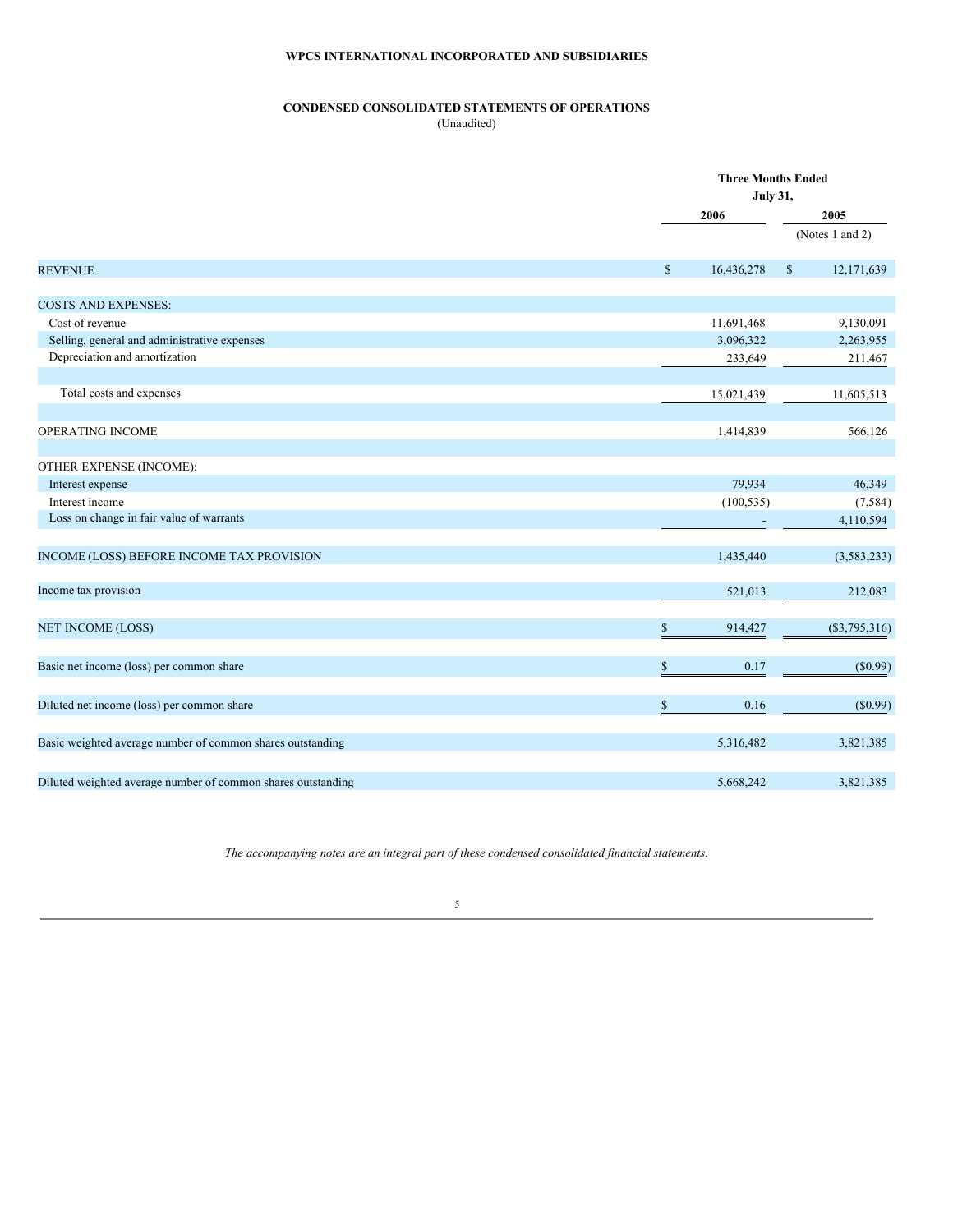#### **CONDENSED CONSOLIDATED STATEMENTS OF SHAREHOLDERS' EQUITY FOR THE THREE MONTHS ENDED JULY 31, 2006 (Unaudited)**

|                                                  | <b>Preferred Stock</b>   |                                    | <b>Common Stock</b>      |        | Additional<br>Paid-In    | Accumulated              | <b>Total</b><br>Shareholders' |  |
|--------------------------------------------------|--------------------------|------------------------------------|--------------------------|--------|--------------------------|--------------------------|-------------------------------|--|
|                                                  | <b>Shares</b>            | Amount                             | <b>Shares</b>            | Amount | Capital                  | Deficit                  | <b>Equity</b>                 |  |
| BALANCE, MAY 1, 2006                             |                          | $-$ \$<br>$\blacksquare$           | 5,264,284 \$             | 526    | \$33,525,130             | $(S962, 386)$ \$         | 32,563,270                    |  |
|                                                  |                          |                                    |                          |        |                          |                          |                               |  |
| Issuance of common stock, acquistion of          |                          |                                    |                          |        |                          |                          |                               |  |
| Southeastern Communication Service, Inc.         | $\overline{\phantom{a}}$ | $\overline{\phantom{a}}$           | 200,288                  | 20     | 1,399,993                | $\overline{\phantom{a}}$ | 1,400,013                     |  |
|                                                  |                          |                                    |                          |        |                          |                          |                               |  |
| Net proceeds from exercise of warrants           |                          | $\overline{\phantom{a}}$           | 30,281                   | 3      | 197,872                  | $\overline{\phantom{a}}$ | 197,875                       |  |
|                                                  |                          |                                    |                          |        |                          |                          |                               |  |
| Fair value of stock options granted to employees | $\overline{\phantom{a}}$ | $\overline{\phantom{a}}$           | $\overline{\phantom{a}}$ |        | 7,882                    | $\blacksquare$           | 7,882                         |  |
|                                                  |                          |                                    |                          |        |                          |                          |                               |  |
| Net income                                       | $\overline{\phantom{a}}$ | $\overline{\phantom{a}}$           | $\overline{\phantom{a}}$ |        | $\overline{\phantom{a}}$ | 914,427                  | 914,427                       |  |
|                                                  |                          |                                    |                          |        |                          |                          |                               |  |
| BALANCE, JULY 31, 2006                           |                          | $-$ \$<br>$\overline{\phantom{a}}$ | 5,494,853 \$             |        | 549 \$ 35,130,877        | $(S47,959)$ \$           | 35,083,467                    |  |

*The accompanying notes are an integral part of these condensed consolidated financial statements.*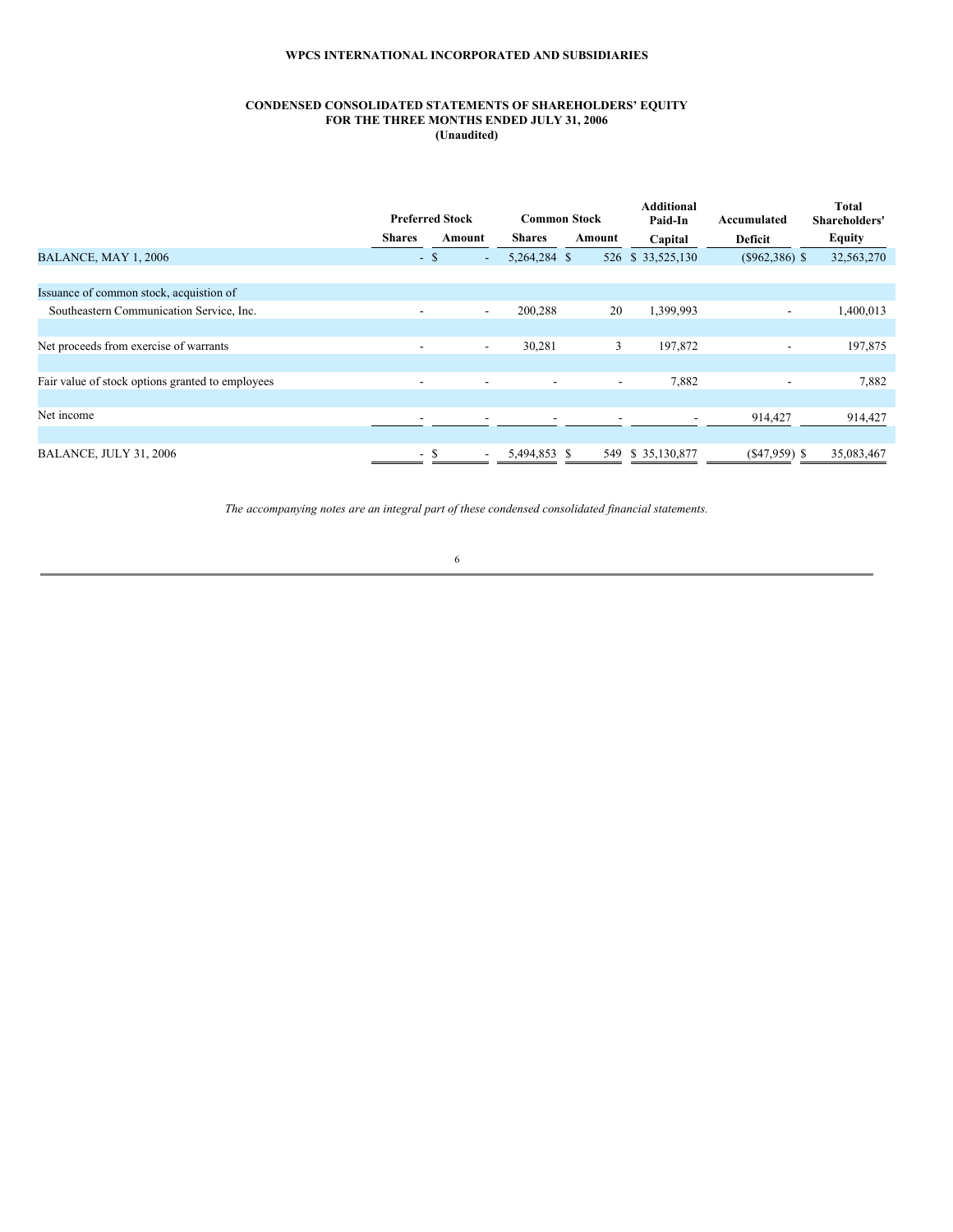# **CONDENSED CONSOLIDATED STATEMENTS OF CASH FLOWS (Unaudited)**

|                                                                                      |                           | <b>Three Months Ended</b> |  |  |
|--------------------------------------------------------------------------------------|---------------------------|---------------------------|--|--|
|                                                                                      |                           | <b>July 31,</b>           |  |  |
|                                                                                      | 2006                      | 2005                      |  |  |
| <b>OPERATING ACTIVITIES:</b>                                                         |                           | (Notes 1 and 2)           |  |  |
| Net income (loss)                                                                    | $\mathbb{S}$<br>914,427   | \$<br>(3,795,316)         |  |  |
| Adjustments to reconcile net income (loss) to net cash used in operating activities: |                           |                           |  |  |
| Depreciation and amortization                                                        | 233,649                   | 211,467                   |  |  |
| Fair value of stock options granted to employees                                     | 7,882                     |                           |  |  |
| Change in fair value of warrant liability                                            |                           | 4,110,594                 |  |  |
| Provision for doubtful accounts                                                      | (6,000)                   |                           |  |  |
| Amortization of debt issuance costs                                                  | 13,148                    | 8,613                     |  |  |
| Deferred income taxes                                                                | (24,000)                  | (60,000)                  |  |  |
| Changes in operating assets and liabilities, net of effects of acquisitions:         |                           |                           |  |  |
| Accounts receivable                                                                  | (1,164,817)               | 120,817                   |  |  |
| Costs and estimated earnings in excess of billings on uncompleted contracts          | (603, 295)                | (520, 167)                |  |  |
| Inventory                                                                            | (13,368)                  | 66,962                    |  |  |
| Prepaid expenses and other current assets                                            | (333,097)                 | (299,079)                 |  |  |
| Other assets                                                                         | (503, 704)                | (10, 112)                 |  |  |
| Accounts payable and accrued expenses                                                | 35,553                    | (602, 639)                |  |  |
| Billings in excess of costs and estimated earnings on uncompleted contracts          | 452,227                   | 244,774                   |  |  |
| Deferred revenue                                                                     | 318,910                   | 29,654                    |  |  |
| Income taxes payable                                                                 | 174,400                   | 248,843                   |  |  |
| NET CASH USED IN OPERATING ACTIVITIES                                                | (498, 085)                | (245, 589)                |  |  |
|                                                                                      |                           |                           |  |  |
| <b>INVESTING ACTIVITIES:</b>                                                         |                           |                           |  |  |
| Acquisition of property and equipment                                                | (230, 104)                | (99,705)                  |  |  |
| Acquisition transaction costs                                                        |                           | (4,303)                   |  |  |
| Acquisition of NECS, net of cash received                                            | (4,264,059)               |                           |  |  |
| Acquisition of SECS, net of cash received                                            | (1,439,055)               |                           |  |  |
| NET CASH USED IN INVESTING ACTIVITIES                                                | (5,933,218)               | (104,008)                 |  |  |
|                                                                                      |                           |                           |  |  |
| <b>FINANCING ACTIVITIES:</b>                                                         |                           |                           |  |  |
| Net proceeds from exercise of warrants                                               | 197,875                   |                           |  |  |
| Debt issuance costs                                                                  |                           | (158, 787)                |  |  |
| Borrowings under lines of credit, net                                                | 1,437,446                 | 2,617,719                 |  |  |
| Repayments of loans payable                                                          | (279, 226)                | (31,260)                  |  |  |
| Repayments of amounts due to shareholders                                            | (65,000)                  | (757, 913)                |  |  |
| Payments of capital lease obligations                                                | (3, 143)                  | (674)                     |  |  |
| NET CASH PROVIDED BY FINANCING ACTIVITIES                                            | 1,287,952                 | 1,669,085                 |  |  |
| NET INCREASE (DECREASE) IN CASH AND CASH EQUIVALENTS                                 | (5,143,351)               | 1,319,488                 |  |  |
| CASH AND CASH EQUIVALENTS, BEGINNING OF PERIOD                                       | 12,279,646                | 989,252                   |  |  |
| CASH AND CASH EQUIVALENTS, END OF PERIOD                                             | $\mathbb{S}$<br>7,136,295 | $\mathbb{S}$<br>2,308,740 |  |  |
|                                                                                      |                           |                           |  |  |

*The accompanying notes are an integral part of these condensed consolidated financial statements.*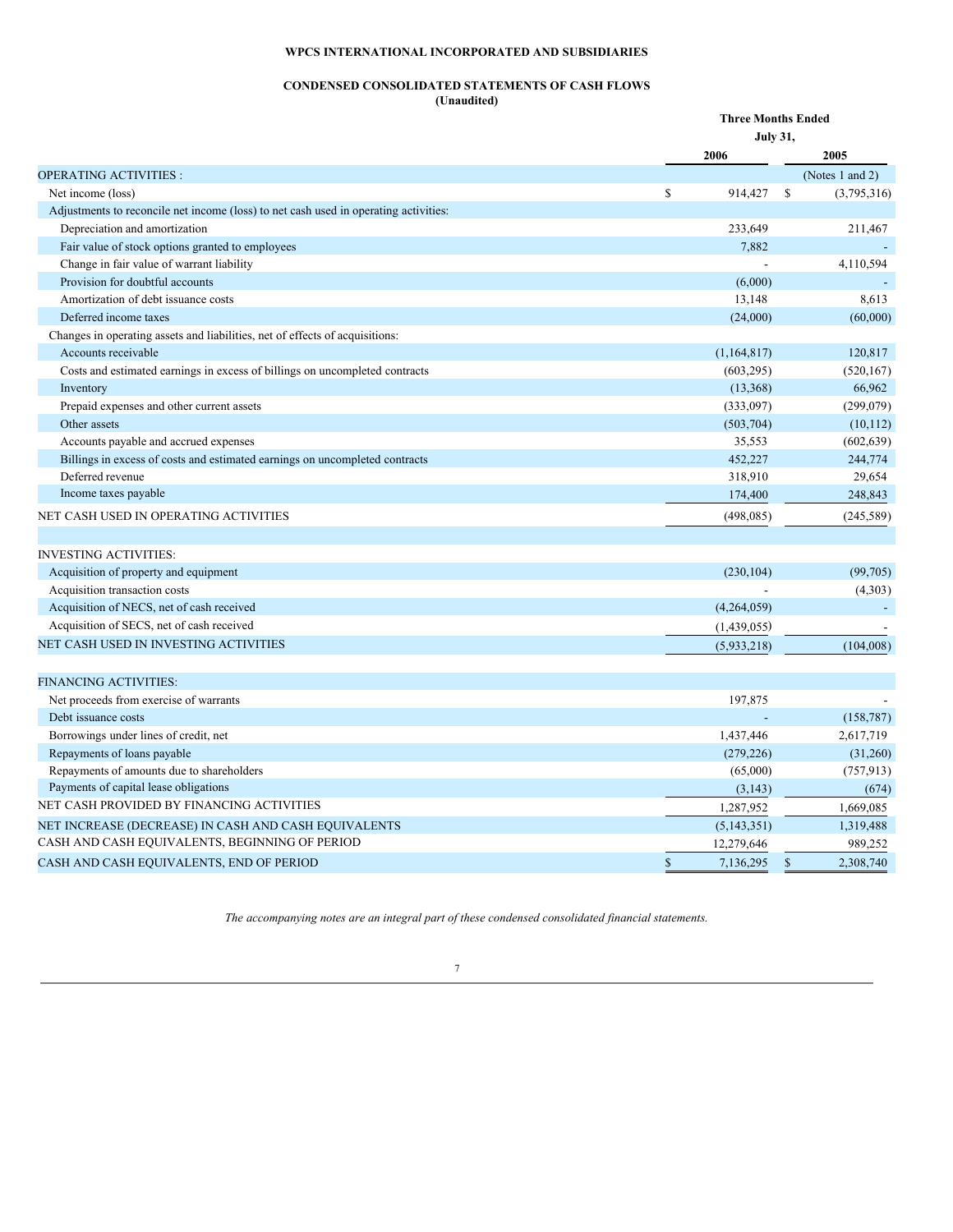### **NOTES TO UNAUDITED CONDENSED CONSOLIDATED FINANCIAL STATEMENTS**

#### **NOTE 1 - BASIS OF PRESENTATION**

The accompanying unaudited condensed consolidated financial statements have been prepared pursuant to the rules and regulations of the Securities and Exchange Commission ("SEC") for quarterly reports on Form 10-Q of Article 10 of Regulation S-Xand do not include all of the information and note disclosures required by accounting principles generally accepted in the United States of America. Accordingly, the unaudited condensed consolidated financial statements should be read in conjunction with the Company's audited consolidated financial statements and notes thereto for the fiscal year ended April 30, 2006 included in the Company's Annual Report on Form 10-KSB. The accompanying unaudited condensed consolidated financial statements reflect all adjustments (consisting of normal recurring adjustments) which are, in the opinion of the management, considered necessary for a fair presentation of financial position, results of operations and cash flows for the interim periods. Operating results for the three month period ended July 31, 2006 are not necessarily indicative of the results that may be expected for the fiscal year ending April 30, 2007. Certain reclassifications have been made to prior period financial statements to conform to the current presentation. The amounts for the April 30, 2006 balance sheet have been extracted from the audited consolidated financial statements included in Form 10-KSB for the year ended April 30, 2006.

The accompanying unaudited condensed consolidated financial statements include the accounts of WPCS International Incorporated ("WPCS") and its wholly owned subsidiaries, WPCS Incorporated , Invisinet Inc. ("Invisinet"), Walker Comm Inc. ("Walker"), Clayborn Contracting Group, Inc. ("Clayborn"), Heinz Corporation ("Heinz"), Quality Communications & Alarm Company ("Quality"), New England Communication Systems, Inc. ("NECS") from June 1, 2006 (date of acquisition) and Southeastern Communication Service, Inc. ("SECS") from July 19, 2006 (date of acquisition), collectively the "Company".

The Company provides design-build engineering services for specialty communication systems, which are dedicated wireless networks for specified applications, and for wireless infrastructure, which encompasses commercial cellular systems for wireless carriers. The Company provides a range of services including site design, spectrum analysis, engineering, trenching, electrical work, structured cabling, product integration, testing and project management.

Effective June 1, 2006, the Company acquired NECS, a Connecticut corporation, for approximately \$4,334,000 in cash, subject to adjustment. NECS was acquired pursuant to a Stock Purchase Agreement among WPCS International Incorporated, NECS, and the shareholders of NECS. Based on the preliminary net assets acquired from NECS, the Company has recognized goodwill and other intangible assets of approximately \$3,332,000. Upon completion of a formal purchase price allocation, there may be a decrease or increase in the amount assigned to goodwill and a corresponding increase or decrease in tangible or intangible assets.

Effective July 19, 2006, the Company acquired SECS of Sarasota, Florida for \$1,620,000 in cash, subject to adjustment, and 200,288 shares of the Company's common stock having a value of \$1,400,000. SECS was acquired pursuant to a Stock Purchase Agreement among WPCS International Incorporated, SECS, and the shareholders of SECS. Based on the preliminary net assets acquired from SECS, the Company has recognized goodwill and other intangible assets of approximately \$1,506,000. Upon completion of a formal purchase price allocation, there may be a decrease or increase in the amount assigned to goodwill and a corresponding increase or decrease in tangible or intangible assets.

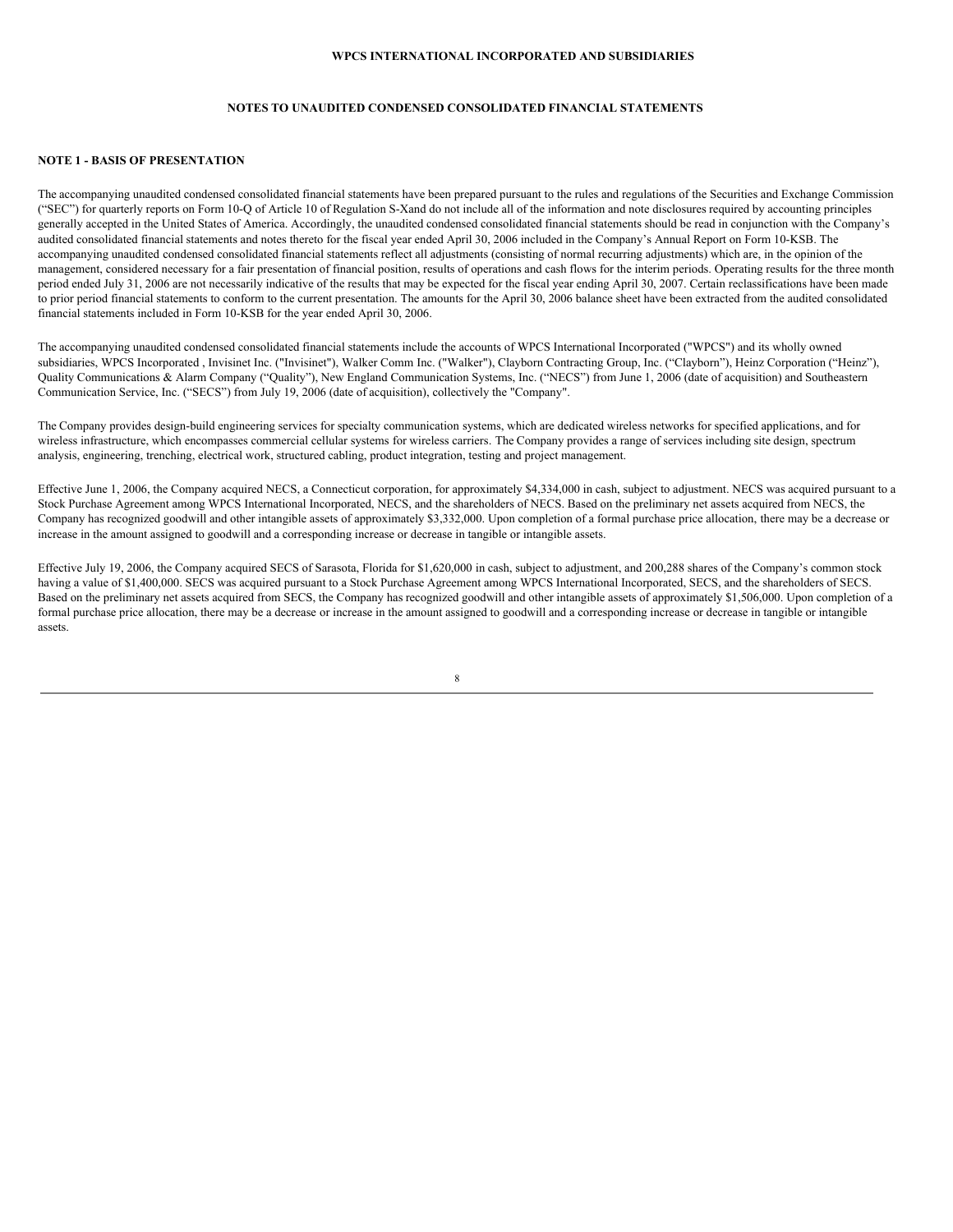### **NOTES TO UNAUDITED CONDENSED CONSOLIDATED FINANCIAL STATEMENTS**

### **NOTE 2 - EQUITY ISSUED WITH REGISTRATION RIGHTS**

On November 16, 2004, the Company completed a private placement with certain investors for an aggregate of 2,083,887 shares of its common stock and 2,083,887 common stock purchase warrants for \$10,000,000. Under the terms of the sale, the investors were granted certain registration rights that provided for liquidated damages in the event the Company failed to timely perform under the registration rights agreements.

During the third quarter of fiscal 2006, the Company became aware that the SEC had recently announced its preferred interpretation of the accounting for common stock and warrants with registration rights under Emerging Issues Task Force ("EITF") 00-19, "Accounting for Derivative Financial Instruments Indexed To, and Potentially Settled in the Company's Own Stock," and EITF 05-04, "The Effect of a Liquidated Damages Clause on a Freestanding Financial Instrument Subject to EITF 00-19." Although the EITF was still reviewing the guidance in EITF 05-04, the SEC concluded that under EITF 00-19, the common stock and warrants subject to registration rights where significant liquidated damages could be required to be paid to the holder of the instrument in the event the issuer fails to maintain the effectiveness of a registration statement for a preset time period does not meet the tests required for shareholders' equity classification and, accordingly, must be reflected as temporary equity in the balance sheet until the conditions are eliminated. Additionally, the fair value of warrants should be recorded as a liability, with an offsetting reduction to shareholders' equity, adjusted to market value at the end of each period. In analyzing instruments under EITF 00-19, the SEC concluded that the likelihood or probability related to the failure to maintain an effective registration statement is not a factor.

For the three months ended July 31, 2005, the warrant liability increased by \$4,110,594, due to the increase in the market value of the Company's common stock, resulting in the Company recording a non-cash loss on fair value of warrants during the period. The non-cash loss on warrants had no effect on the Company's cash flows or liquidity.

On April 11, 2006, the Company entered into a waiver agreement with the institutional investors related to this private placement. Under the waiver, the parties agreed to modify the registration rights agreement associated with the common stock and warrants issued in November 2004 affected by EITF 00-19, thereby eliminating the penalty provisions that could have resulted from not maintaining an effective registration statement related to these common shares and shares underlying the warrants, and eliminating any similar non-cash charges in subsequent fiscal years.

### **NOTE 3 - SUMMARY OF SIGNIFICANT ACCOUNTING POLICIES**

A summary of significant accounting policies consistently applied in the preparation of the accompanying condensed consolidated financial statements follows (additional policies are set forth in the Company's Annual Report on Form 10-KSB):

#### *Goodwill*

In accordance with Statement of Financial Standards ("SFAS") No. 142, "Goodwill and Other Intangible Assets," goodwill and indefinite-lived intangible assets are no longer amortized but are assessed for impairment on at least an annual basis. SFAS No. 142 also requires that intangible assets with definite useful lives be amortized over their respective estimated useful lives to their estimated residual values, and reviewed for impairment.

SFAS No. 142 requires that goodwill be tested for impairment at least annually, utilizing a two-step methodology. The initial step requires the Company to determine the fair value of the business acquired (reporting unit) and compare it to the carrying value, including goodwill, of such business (reporting unit). If the fair value exceeds the carrying value, no impairment loss is recognized. However, if the carrying value of the reporting unit exceeds its fair value, the goodwill of the unit may be impaired. The amount, if any, of the impairment is then measured in the second step, based on the excess, if any, of the reporting unit's carrying value of goodwill over its implied value.

The Company determines the fair value of the reporting units for purposes of this test primarily by using a discounted cash flow valuation technique. Significant estimates used in the valuation include estimates of future cash flows, both future short-term and long-term growth rates, and estimated cost of capital for purposes of arriving at a discount factor. The Company performs its annual impairment test during the fourth quarter absent any interim impairment indicators.

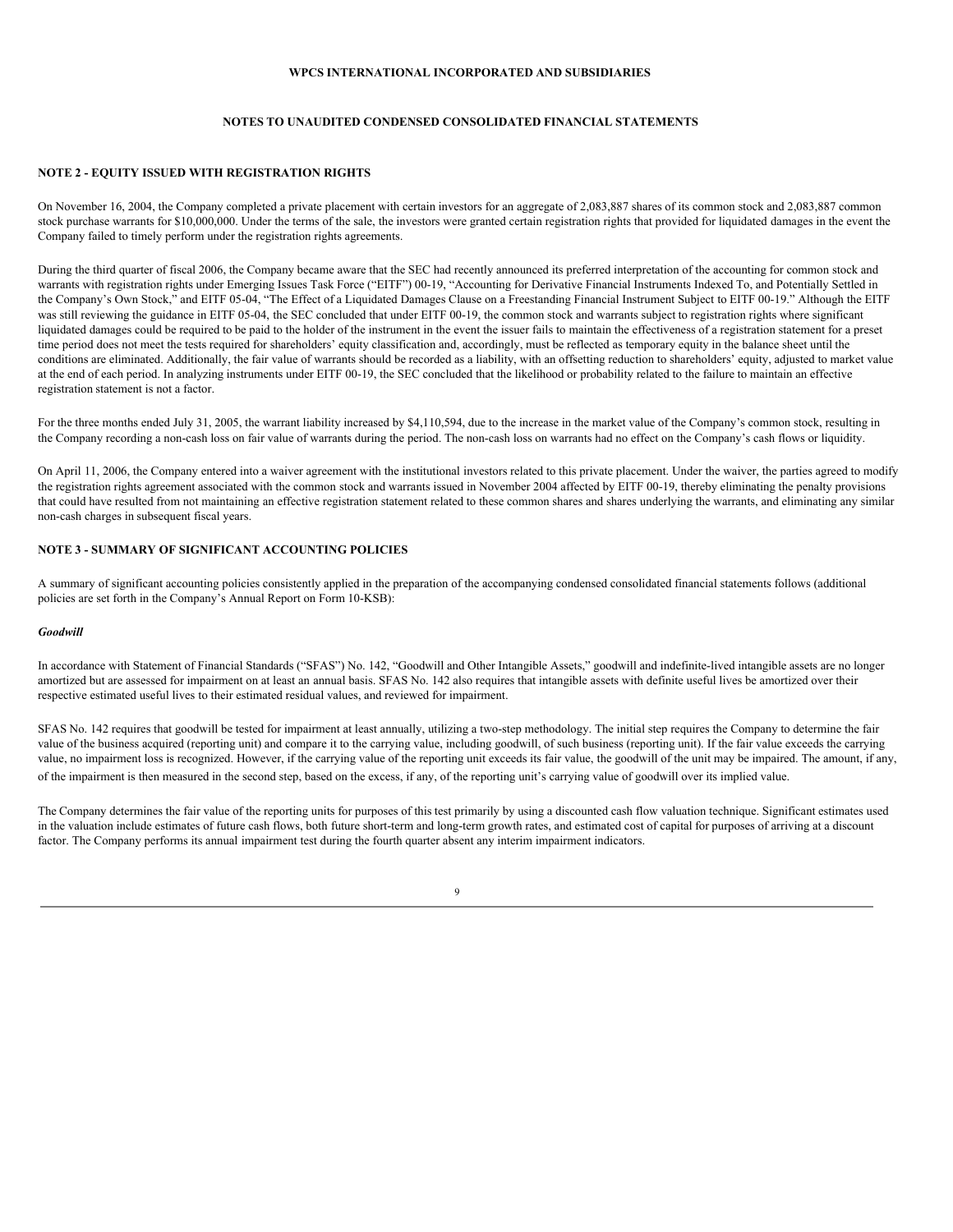#### **NOTES TO UNAUDITED CONDENSED CONSOLIDATED FINANCIAL STATEMENTS**

Changes in goodwill during the three months ended July 31, 2006:

| Beginning balance, May 1, 2006<br>NECS acquisition -subject to appraisal adjustments | 14,239,918<br>3,331,829 |
|--------------------------------------------------------------------------------------|-------------------------|
| SECS acquisition -subject to appraisal adjustments                                   | 1,505,571               |
|                                                                                      |                         |
| Ending balance, July 31, 2006                                                        | 19,077,318              |

#### *Revenue Recognition*

The Company generates its revenue by providing engineering and deployment services for wireless infrastructure services and specialty communication systems. The Company provides a range of services including site design, spectrum analysis, engineering, trenching, electrical work, structured cabling, product integration, testing and project management.

The Company primarily records revenue and profit on a percentage-of-completion basis using the cost-to-cost method. Contracts in process are valued at cost plus accrued profits less earned revenues and progress payments on uncompleted contracts. Contracts are generally considered substantially complete when engineering is completed and/or site construction is completed.

The Company has numerous contracts that are in various stages of completion. Such contracts require estimates to determine the appropriate cost and revenue recognition. Cost estimates are reviewed monthly on a contract-by-contract basis, and are revised periodically throughout the life of the contract such that adjustments to profit resulting from revisions are made cumulative to the date of the revision. Significant management judgments and estimates, including the estimated cost to complete projects, which determines the project's percent complete, must be made and used in connection with the revenue recognized in the accounting period. Current estimates may be revised as additional information becomes available. If estimates of costs to complete long-term contracts indicate a loss, provision is made currently for the total loss anticipated.

The Company also recognizes certain revenue when equipment is delivered or the services have been provided to the customer. For maintenance contracts, revenue is recognized ratably over the service period.

### *Earnings (Loss) Per Share*

Earnings (loss) per common share is computed pursuant to SFAS No. 128, "Earnings Per Share" ("EPS"). Basic income (loss) per common share is computed as net income (loss) divided by the weighted average number of common shares outstanding for the period. Diluted EPS reflects the potential dilution that could occur from common stock issuable through stock options and warrants . At July 31, 2006, the Company had 752,419 stock options and 2,160,317 warrants outstanding which are potentially dilutive securities. For the three months ended July 31, 2006, 134,982 options and 275,970 warrants were not included in the computation of fully diluted earnings per share, because the stock option and warrant exercise prices exceeded the market price of common stock and, therefore, the effects would be antidilutive. The assumed conversion of the remaining 617,437 stock options and 1,884,347 warrants resulted in a 351,759 share increase in weighted average shares for fully diluted earnings per share.

At July 31, 2005, the Company had 445,260 stock options and 2,572,171 warrants outstanding which were potentially dilutive securities. For the three months ended July 31, 2005, basic and diluted EPS is the same price since the effect of the assumed exercise of stock options and warrants would be anitdilutive.

#### *Stock-Based Compensation*

SFAS 123(R) (revised December 2004), *Share-Based Payment*, an amendment of SFAS 123, *Accounting for Stock-Based Compensation,* established accounting and disclosure requirements using a fair-value-based method of accounting for stock-based employee compensation plans. As a result of the amendments to SFAS 123, the Company is required to expense the fair value of employee stock options beginning with its fiscal year ending April 30, 2007. The revised standard requires the Company to expense the fair value of employee stock options and other share-based payments over the service period.

#### *Use of Estimates*

In preparing financial statements in conformity with accounting principles generally accepted in the United States of America, management is required to make estimates and assumptions that affect the reported amounts of assets and liabilities and the disclosure of contingent assets and liabilities at the date of the financial statements and revenues and expenses during the reporting period. The most significant estimates relate to the calculation of percentage-of-completion on uncompleted contracts, allowance for doubtful accounts, valuation of inventory, useful life of customer lists, deferred tax valuation allowance, the fair values of the assets and liabilities of purchased businesses and the factors related to determining if goodwill is impaired. Actual results will likely differ from those estimates.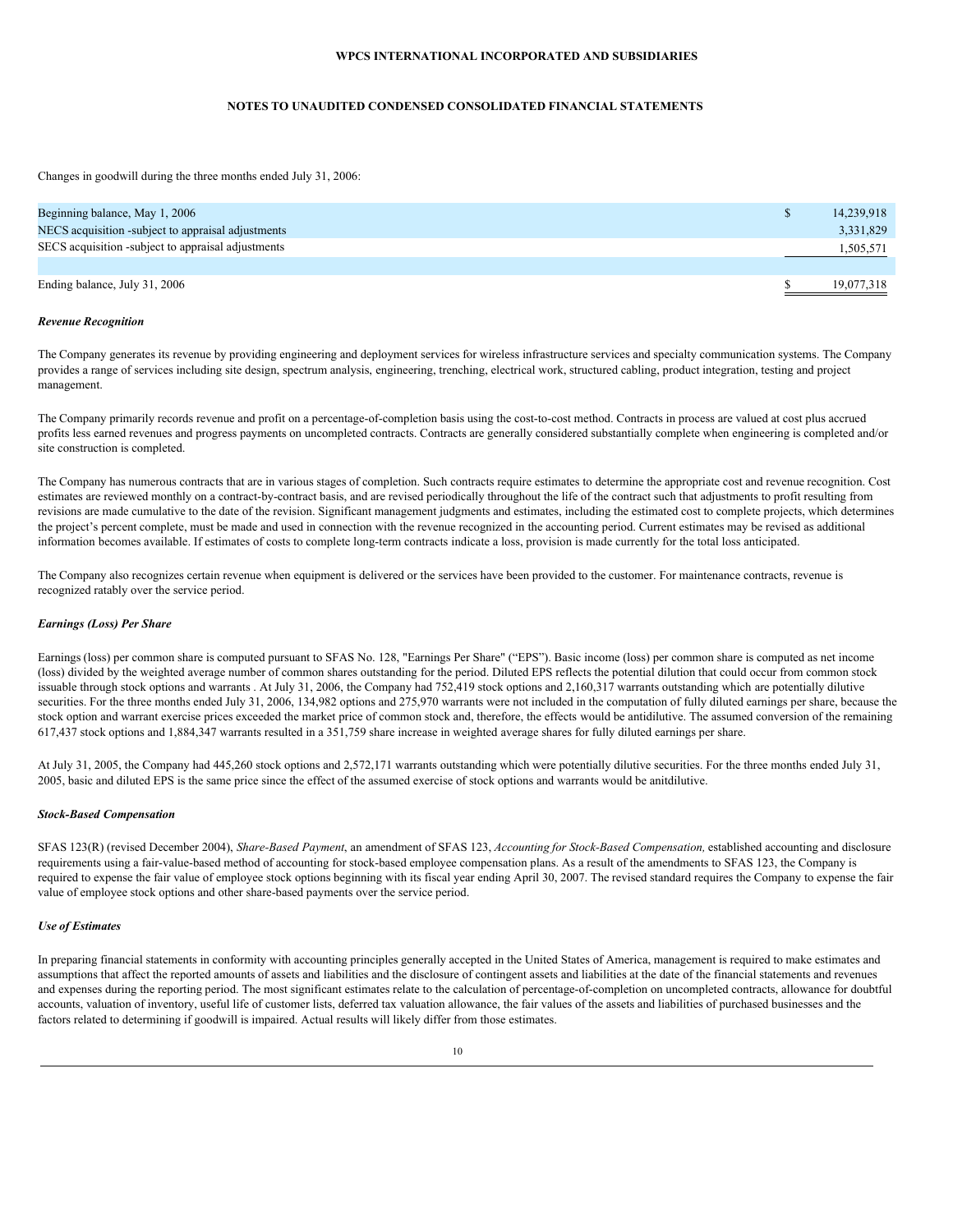### **NOTES TO UNAUDITED CONDENSED CONSOLIDATED FINANCIAL STATEMENTS**

#### *Recently Issued Accounting Pronouncements*

In June 2006, the FASB issued Interpretation No. 48, Accounting for Uncertainty in Income Taxes - an interpretation of FAS No. 109 ("FIN 48"), which clarifies the accounting for uncertainty in income taxes is subject to significant and varied interpretations that have resulted in diverse and inconsistent accounting practices and measurements. Addressing such diversity, FIN 48 prescribes a consistent recognition threshold and measurement attribute, as well as clear criteria for subsequently recognizing, derecognizing and measuring changes in such tax positions for financial statement purposes. FIN 48 also requires expanded disclosure with respect to the uncertainty in income taxes. FIN 48 is effective for fiscal years beginning after December 15, 2006. We have not yet determined the impact of FIN 48 on the Company's condensed consolidated financial position, results of operations, cash flows or financial statement disclosures.

### **NOTE 4 - ACQUISITIONS**

In accordance with SFAS No. 141, "Business Combinations," acquisitions are accounted for under the purchase method of accounting. Under the purchase method of accounting, assets acquired and liabilities assumed are recorded at their estimated fair values. Goodwill is recorded to the extent the purchase price consideration, including certain acquisition and closing costs, exceeds the fair value of the net identifiable assets acquired at the date of the acquisition*.*

#### *NECS*

Effective June 1, 2006, the Company acquired all of the issued and outstanding common stock of NECS. The aggregate consideration paid by the Company to the NECS selling shareholders, net of acquisition transaction costs of \$59,821, was \$4,333,987, subject to adjustment. In addition, for each \$2.00 of earnings before interest and taxes for the calendar year ending December 31, 2006, the NECS shareholders shall be paid aggregate additional consideration of \$1.00, up to a maximum of \$468,000. At the Company's option, any amount of consideration due to be paid may be paid in cash or shares of the Company's common stock (valued at the last sale price of the common stock on the date two days prior to the date the payment is due). In connection with the acquisition, NECS entered into employment agreements with two of the shareholders, each for a period of two years and a consulting agreement with one of the shareholders for a period of seven years.

The acquisition of NECS provides the Company with additional project engineering expertise for specialty communication systems, broadens the Company's customer base especially in the public safety and gaming markets, including the Massachusetts State Police, University of Connecticut and Foxwoods Resort Casino, and expands the Company's geographic presence in New England.

Based on the preliminary information currently available, the acquisition resulted in goodwill and other intangible assets of approximately \$3,332,000. Upon completion of a formal purchase price allocation, there may be a decrease or increase in the amount assigned to goodwill and a corresponding increase or decrease in tangible or other intangible assets. As such, amortization expense related to these intangible assets has not been recorded, and is not expected to have a material effect on the financial statements for the three months ended July 31, 2006.

The preliminary purchase price allocation has been determined as follows:

| Assets purchased:                    |              |            |
|--------------------------------------|--------------|------------|
| Cash                                 | $\mathbb{S}$ | 129,749    |
| Accounts receivable                  |              | 990,860    |
| Inventory                            |              | 442,800    |
| Prepaid expenses                     |              | 33,237     |
| Fixed assets                         |              | 359,960    |
| Other assets                         |              | 3,455      |
| Goodwill and other intangible assets |              | 3,331,829  |
|                                      |              | 5,291,890  |
| Liabilities assumed:                 |              |            |
| Accounts payable                     |              | (747, 379) |
| Accrued expenses                     |              | (31, 162)  |
| Deferred revenue                     |              | (94, 803)  |
| Notes payable                        |              | (24, 738)  |
|                                      |              | (898,082)  |
| Purchase price                       | \$           | 4,393,808  |

#### *SECS*

Effective July 19, 2006, the Company acquired all of the issued and outstanding common stock of SECS. The aggregate consideration paid by the Company to the SECS selling shareholders, net of acquisition transaction costs of \$19,067, was \$3,020,013, of which \$1,620,000 was paid in cash at closing, and the Company issued 200,288 shares of common stock valued at approximately \$1,400,000. The Company filed a registration statement with the SEC on August 14, 2006 to register the shares of common stock issued to the former SECS shareholders, which was declared effective by the SEC on August 24, 2006. In connection with the acquisition, SECS entered into employment agreements and a consulting agreement with certain officers or former officers of SECS.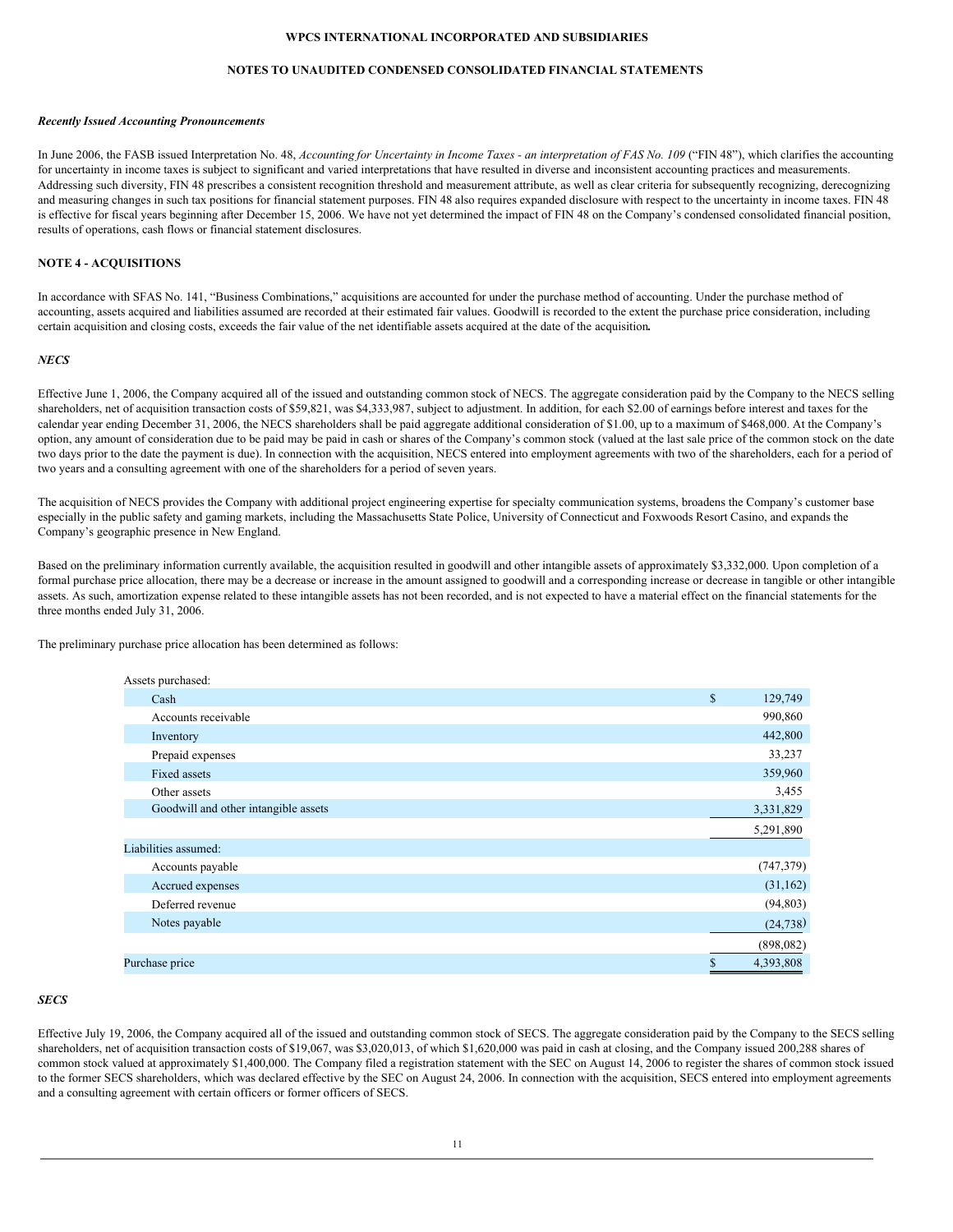### **NOTES TO UNAUDITED CONDENSED CONSOLIDATED FINANCIAL STATEMENTS**

The acquisition of SECS provides the Company with additional project engineering expertise for wireless infrastructure services, broadens the Company's customer base of corporate, government and educational clients, including the National Oceanic and Atmospheric Administration (NOAA), Verizon, BellSouth, Comcast, Time Warner, University of Florida and Puerto Rico Telephone, and expands the Company's geographic presence in the Southeastern United States.

Based on the preliminary information currently available, the acquisition resulted in goodwill and other intangible assets of approximately \$1,506,000. Upon completion of a formal purchase price allocation, there may be a decrease in the amount assigned to goodwill and a corresponding increase in tangible or other intangible assets. As such, amortization expense related to these intangible assets has not been recorded, and is not expected to have a material effect on the financial statements for the three months ended July 31, 2006.

The preliminary purchase price allocation has been determined as follows:

| Assets purchased:                    |               |
|--------------------------------------|---------------|
| Cash                                 | \$<br>200,012 |
| Accounts receivable                  | 1,945,618     |
| Inventory                            | 97,096        |
| Prepaid expenses                     | 51,694        |
| Costs in excess of billings          | 421,616       |
| Fixed assets                         | 226,764       |
| Other assets                         | 400           |
| Goodwill and other intangible assets | 1,505,571     |
|                                      | 4,448,771     |
| Liabilities assumed:                 |               |
| Accounts payable                     | (726, 930)    |
| Accrued expenses                     | (75,160)      |
| Pension plan payable                 | (75,000)      |
| Notes payable                        | (378, 103)    |
| Billings in excess of billings       | (154, 498)    |
|                                      | (1,409,691)   |
| Purchase price                       | 3,039,080     |
|                                      |               |

### *Pro forma Information*

The following unaudited pro forma financial information presents the combined results of operations of the Company, NECS and SECS for the three months ended July 31, 2006 and 2005 as if the acquisitions had occurred at the beginning of the period, after giving effect to certain adjustments, including the issuance of the Company's common stock described above to finance the acquisition of SECS. The pro forma financial information does not necessarily reflect the results of operations that would have occurred had the Company, NECS and SECS been a single entity during this period.

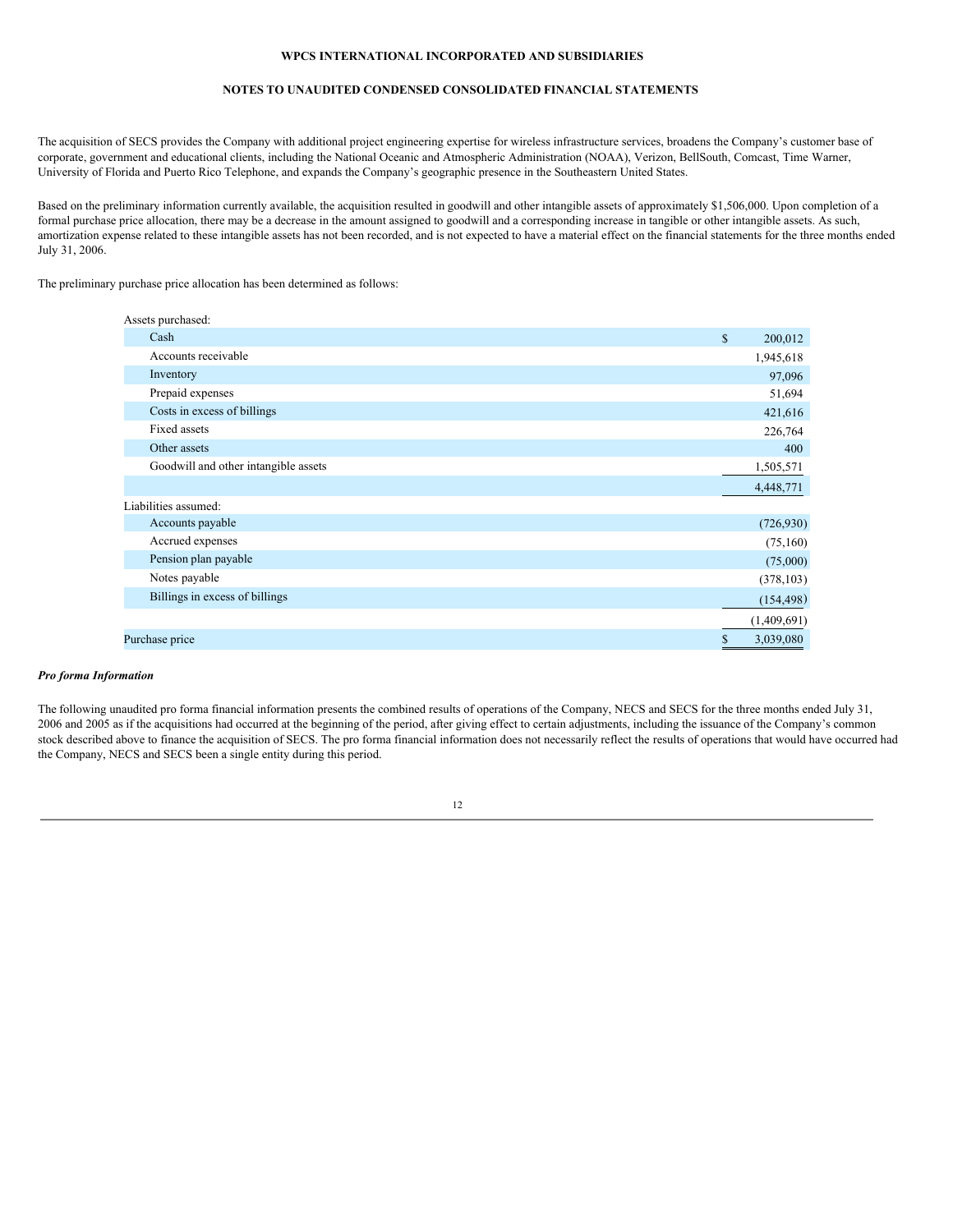#### **NOTES TO UNAUDITED CONDENSED CONSOLIDATED FINANCIAL STATEMENTS**

|               | Consolidated pro forma |
|---------------|------------------------|
|               | Three months ended     |
| July 31, 2006 | July 31, 2005          |
|               |                        |

| Revenues                            | $19,600,179$ \$ | 15,870,695      |
|-------------------------------------|-----------------|-----------------|
|                                     |                 |                 |
| Net income (loss)                   | 969.521         | $(\$3,914,102)$ |
|                                     |                 |                 |
| Basic net income (loss) per share   | 0.18            | (S0.97)         |
| Diluted net income (loss) per share | 0.17            | (S0.97)         |

#### **NOTE 5 - COSTS AND ESTIMATED EARNINGS ON UNCOMPLETED CONTRACTS**

Costs and estimated earnings on uncompleted contracts consist of the following at July 31, 2006:

| Costs incurred on uncompleted contracts            | \$ | 30,385,998  |
|----------------------------------------------------|----|-------------|
| Estimated contract profit                          |    | 8,052,317   |
|                                                    |    | 38,438,315  |
| Less: billings to date                             |    | 37,665,471  |
| Net excess of costs                                |    | 772,844     |
|                                                    |    |             |
| Costs and estimated earnings in excess of billings | S  | 2,466,888   |
| Billings in excess of costs and estimated earnings |    |             |
| on uncompleted contracts                           |    | (1,694,044) |
| Net excess of costs                                |    | 772,844     |
|                                                    |    |             |

### **NOTE 6 - RELATED PARTY TRANSACTIONS**

In connection with the acquisition of Walker, the Company assumed a ten-year lease with a trust, of which, a certain officer of the Company is the trustee, for a building and land located in Fairfield, California, which is occupied by its Walker subsidiary. For each of the three months ended July 31, 2006 and 2005, the rent paid for this lease was \$22,000.

In connection with the acquisition of Clayborn, an additional \$1,100,000 is due by September 30, 2007, payable in quarterly distributions to the Clayborn shareholders, by payment of 50% of the quarterly post tax profits, as defined, of Clayborn and the payment of the remainder on that date. Through July 31, 2006, payments of \$269,000 have been made to the former Clayborn shareholders and the total remaining due is \$831,000.

In connection with the acquisition of Heinz, a \$200,000 non-interest bearing promissory note was issued. Of the \$200,000, \$75,000 was paid in April 2005, \$75,000 was paid in April 2006 and \$50,000 is payable on April 30, 2007.

In connection with the acquisition of Quality, approximately \$758,000 of additional purchase price consideration was paid to the selling shareholders in June 2005 to settle working capital adjustments and income tax reimbursements related to the shareholders electing to make an Internal Revenue Service 338 (h) (10) election.

#### **NOTE 7 - LINE OF CREDIT**

On June 3, 2005, the Company entered into a credit agreement with a commercial bank. The credit agreement provides for a revolving line of credit in an amount not to exceed \$5,000,000, together with a letter of credit facility not to exceed \$500,000, (the "Credit Agreement"). The Company also entered into security agreements with the bank, pursuant to which each subsidiary granted a security interest to the bank in all of their assets.

Under the terms of the Credit Agreement, as amended, the Company was permitted to borrow up to \$5,000,000 under the revolving credit line, based upon eligible receivables as of July 31, 2006. As of July 31, 2006, the outstanding balance was \$4,437,446. Loans under the Credit Agreement bear interest at a rate equal to either the bank's reference rate plus one half (0.5%) percent, or LIBOR plus two and three-quarters (2.75%) percent, as the Company may request (8.000% as of July 31, 2006). The Company paid a facility fee to the bank of \$50,000 on the closing date. In addition to the loan, a \$500,000 letter of credit was also re-issued in favor of Walker's surety bonding company as collateral for performance and payment bonds.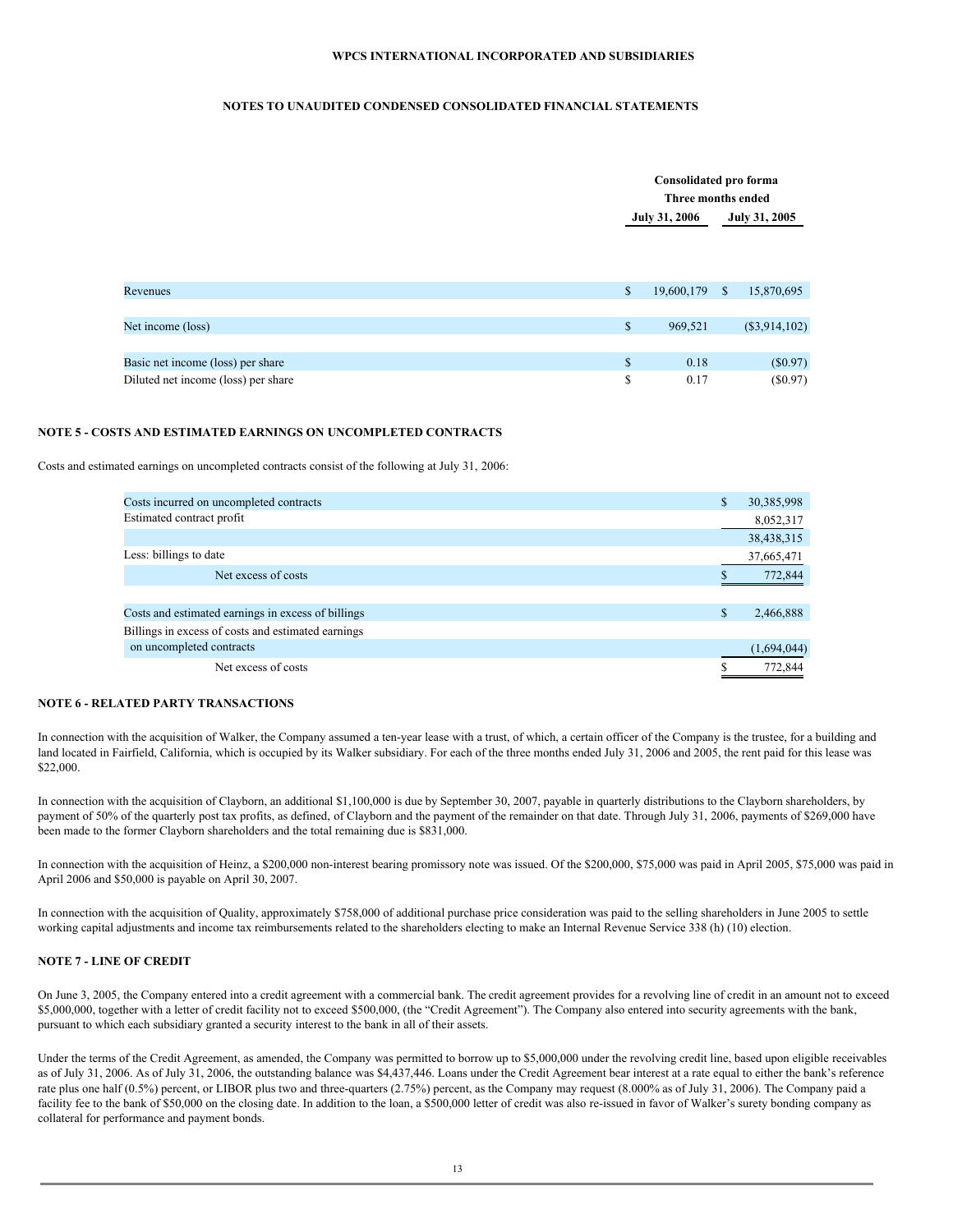### **NOTES TO UNAUDITED CONDENSED CONSOLIDATED FINANCIAL STATEMENTS**

The Credit Agreement contains customary covenants, including but not limited to (i) restrictions on the permitted ratio of total unsubordinated liabilities to tangible net worth plus subordinated indebtedness, (ii) the Company's total tangible net worth, (iii) working capital, (iv) minimum earnings before interest, taxes, depreciation and amortization, and the change in the warrant liability and (v) dividend restrictions. As of July 31, 2006, the Company was in compliance with the credit agreement covenants. The loan commitment expires on August 31, 2008. The Company may prepay the loan at any time.

#### **NOTE 8 - STOCK-BASED COMPENSATION**

In September 2005, the Company adopted the 2006 Incentive Stock Plan, under which officers, directors, key employees or consultants may be granted options. Under the 2006 Incentive Stock Plan, 400,000 shares of common stock were reserved for issuance upon the exercise of stock options, stock awards or restricted stock. These shares were registered under Form S-8. Under the terms of the 2006 Incentive Stock Plan, stock options are granted at exercise prices equal to the fair market value of the common stock at the date of grant, and become exercisable and expire in accordance with the terms of the stock option agreement between the optionee and the Company at the date of grant. These options generally vest based on between 1 to 3 years of continuous service and have 5-year contractual terms. Through July 31, 2006, options to purchase 388,500 shares were granted at exercise prices ranging from \$6.14 to \$7.27. At July 31, 2006, there were 11,500 options to purchase shares available for issuance under the 2006 Incentive Stock Plan.

In March 2003, the Company established a stock option plan pursuant to which options to acquire a maximum of 416,667 shares of the Company's common stock were reserved for grant (the "2002 Plan"). These shares were registered under Form S-8. Under the terms of the 2002 Plan, the options are exercisable at prices equal to the fair market value of the stock at the date of the grant and become exercisable in accordance with terms established at the time of the grant. These options generally vest based on between 1 to 3 years of continuous service and have 5-year contractual terms. At July 31, 2006, there were 41,497 shares available for grant under the 2002 Plan.

Prior to May 1, 2006, the Company accounted for stock-based employee compensation under the recognition provisions of Accounting Principles Board Opinion No. 25 ("APB 25"), *Accounting for Stock Issued to Employees* and related interpretations. Effective May 1, 2006, the Company adopted the fair value recognition provisions of SFAS 123(R) (revised December 2004), *Share-Based Payment*, an amendment of SFAS 123, *Accounting for Stock-Based Compensation*, for stock-based employee compensation, using the modified prospective transition method. In March 2005, the SEC issued Staff Accounting Bulletin No. 107 (SAB 107), to provide guidance regarding the adoption of SFAS 123(R), and then amended the compliance date for SFAS 123R to begin with the first fiscal year beginning on or after December 15, 2005. Under SFAS 123(R), the Company is required to recognize compensation cost for share-based compensation issued to employees, net of estimated forfeitures, under share-based compensation plans using a fair value method. Using the modified prospective transition method, compensation expense recognized for the three months ended July 31, 2006 includes (a) compensation cost for all share-based payments granted subsequent to May 1, 2006, based on the grant date fair value estimated in accordance with the provisions of SFAS 123(R) and (b) compensation cost for all share-based payments granted prior to, but not yet vested as of, May 1, 2006, based on the intrinsic value method. Results for prior periods have not been restated.

As a result of adopting SFAS 123(R) on May 1, 2006, the Company's income before income taxes and net income for the three months ended July 31, 2006 were each approximately \$8,000 lower than if it had continued to account for share-based compensation under APB 25. At July 31, 2006, the total compensation cost related to unvested stock options granted to employees under the Company's stock option plans but not yet recognized was approximately \$63,000 and is expected to be recognized over a weighted-average period of 2.4 years. At July 31, 2006 and 2005, the weighted average fair value of stock options granted was \$3.44 and \$2.06, respectively.

The Company estimates the fair value of stock options granted using the Black-Scholes-Merton option-pricing model. Compensation cost is then recognized on a straight-line basis over the vesting or service period and is net of estimated forfeitures. The following assumptions were used to compute the fair value of stock options granted during the first quarter:

| Risk-free interest rate  | 4.96%   |
|--------------------------|---------|
| Expected volatility      | 62.4%   |
| Expected dividend yield  | $0.0\%$ |
| Expected life (in years) |         |

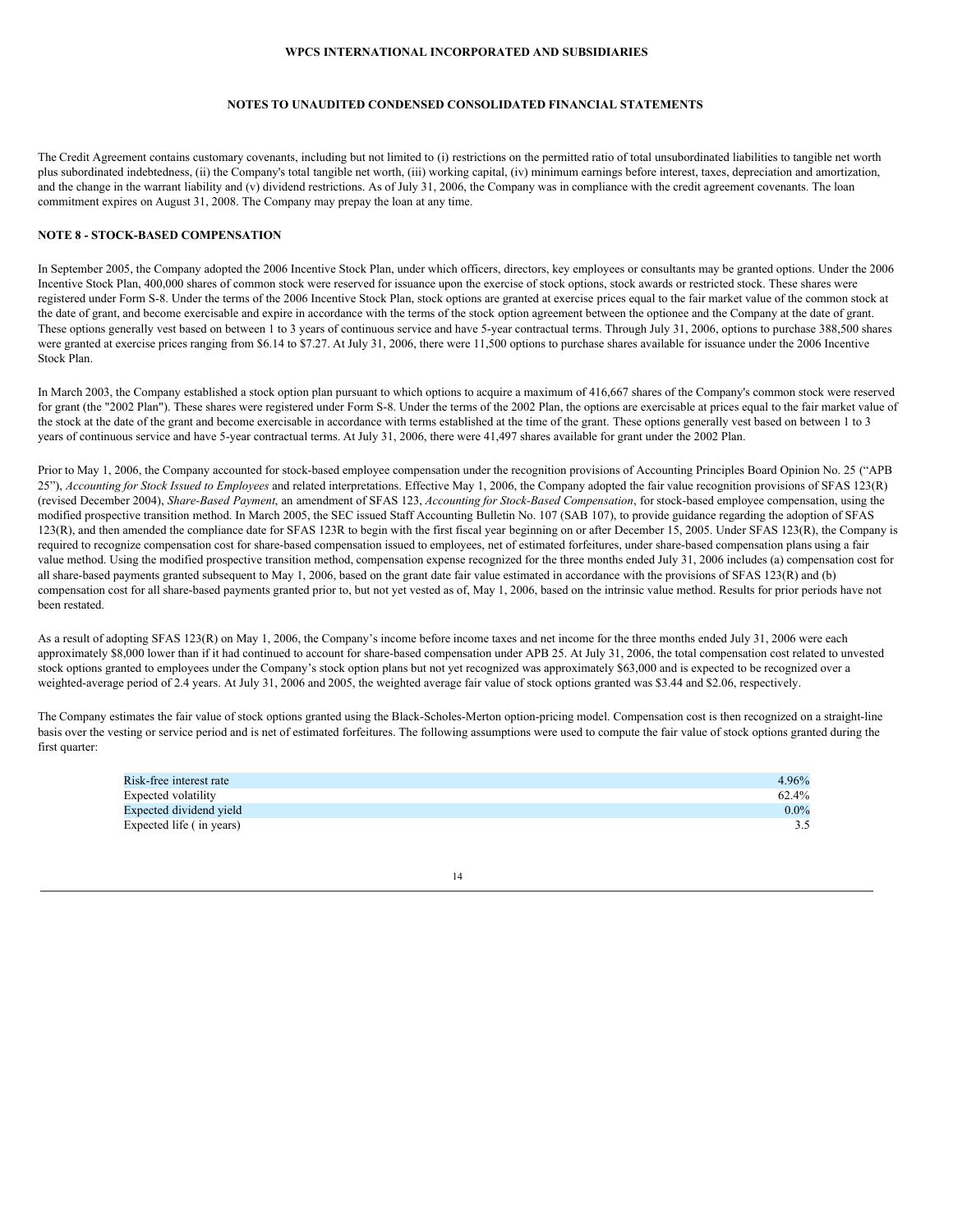# **NOTES TO UNAUDITED CONDENSED CONSOLIDATED FINANCIAL STATEMENTS**

The risk-free rate is based on the rate of U.S Treasury zero-coupon issues with a remaining term equal to the expected life of the option grants. Expected volatility is based on the historical volatility of the Company's common stock using the weekly closing price of the Company's common stock for the two year period prior to the date of grant, pursuant to SAB 107. The expected dividend yield is zero based on the fact that we have never paid cash dividends and have no present intention to pay cash dividends. The expected term represents the period that the Company's stock-based awards are expected to be outstanding and was calculated using the simplified method pursuant to SAB 107.

Prior to May 1, 2006, the Company applied the intrinsic value method in accounting for its stock-based compensation plan. Had the Company measured compensation under the fair value-based method for stock options granted and amortized the cost over the related vesting period, the Company's net income and net income per share would have been as follows:

|                                                                                                                  | Three months<br>ended<br><b>July 31,</b> |
|------------------------------------------------------------------------------------------------------------------|------------------------------------------|
|                                                                                                                  | 2005                                     |
| Net loss, as reported                                                                                            | $(\$3,795,316)$                          |
|                                                                                                                  |                                          |
| Deduct: total stock-based employee compensation expense determined under fair value based method for all awards, |                                          |
| net of tax                                                                                                       | (18, 343)                                |
|                                                                                                                  |                                          |
| Net loss, pro forma                                                                                              | $(\$3,813,659)$                          |
|                                                                                                                  |                                          |
| Basic and diluted net loss per share                                                                             |                                          |
| As reported                                                                                                      | $(\$0.99)$                               |
| Pro forma                                                                                                        | (\$1.00)                                 |

The following table summarizes stock option activity for the quarter ended July 31, 2006, during which there were no options exercised under the Company's stock option plans:

|                                                |                               | 2002 Plan                                 |                                                          |                                 |                               | 2006 Plan                                 |                                                          |                                 |  |
|------------------------------------------------|-------------------------------|-------------------------------------------|----------------------------------------------------------|---------------------------------|-------------------------------|-------------------------------------------|----------------------------------------------------------|---------------------------------|--|
|                                                | Number<br>of<br><b>Shares</b> | Weighted-<br>average<br>Exercise<br>Price | Weighted-<br>average<br>Remaining<br>Contractual<br>Term | Aggregate<br>Intrinsic<br>Value | Number<br>of<br><b>Shares</b> | Weighted-<br>average<br>Exercise<br>Price | Weighted-<br>average<br>Remaining<br>Contractual<br>Term | Aggregate<br>Intrinsic<br>Value |  |
| Outstanding, May 1, 2006                       | 402,932 \$                    | 7.87                                      |                                                          |                                 | 383,500 \$                    | 6.16                                      |                                                          |                                 |  |
| Granted<br>Forfeited/Expired                   | (39,013)                      | $\overline{\phantom{a}}$<br>9.10          |                                                          |                                 | 5,000                         | 7.04                                      |                                                          |                                 |  |
| Outstanding, July 31, 2006                     | 363,919 \$                    | 7.74                                      | 3.0 <sup>5</sup>                                         | 151,832                         | 388,500 \$                    | 6.17                                      | 4.6                                                      | S.<br>259,850                   |  |
| Vested and expected<br>to vest, July $31,2006$ | 362,322 \$                    | 7.76                                      | 2.9 <sub>s</sub>                                         | 151,232                         | 387,060 \$                    | 6.16                                      | 4.6                                                      | $\mathbb{S}$<br>259,850         |  |
| Exercisable, July 31,2006                      | 345,625 \$                    | 7.81                                      | 2.9 <sup>°</sup>                                         | 144,988                         | 380,000 \$                    | 6.15                                      | 4.6                                                      | $\mathbb{S}$<br>259,850         |  |

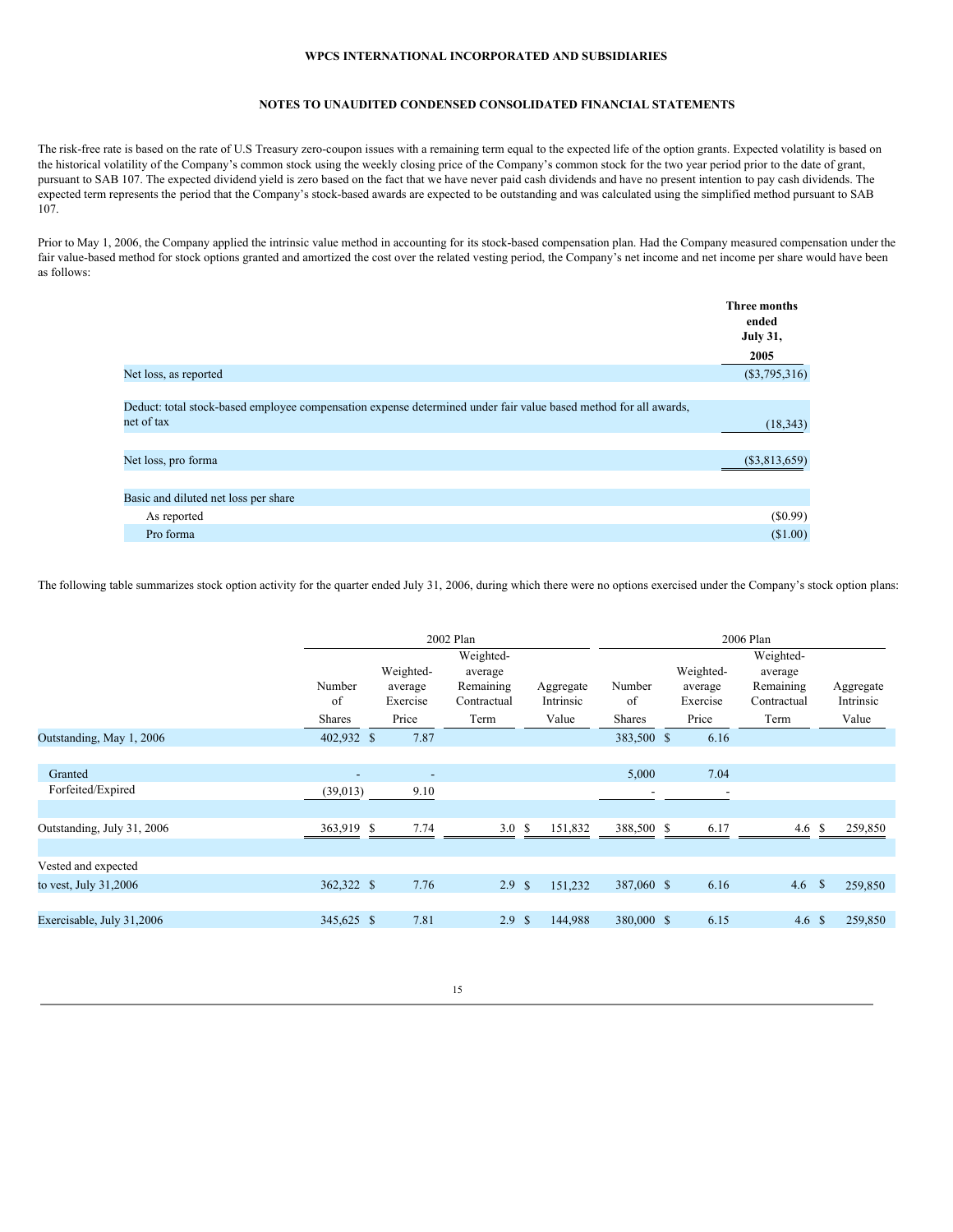### **NOTES TO UNAUDITED CONDENSED CONSOLIDATED FINANCIAL STATEMENTS**

### **NOTE 9 - SEGMENT REPORTING**

The Company's reportable segments are determined and reviewed by management based upon the nature of the services, the external customers and customer industries and the sales and distribution methods used to market the products. The Company has two reportable segments: wireless infrastructure services and specialty communication systems. Management evaluates performance based upon income (loss) before income taxes. Corporate includes corporate salaries and external professional fees, such as accounting, legal and investor relations costs which are not allocated to the other subsidiaries. Corporate assets include cash, prepaid expenses and deferred tax assets. Segment results for the years ended July 31, 2006 and 2005 are as follows:

|                                   | As of/for Three Months Ended July 31, 2006 |                             |                            |                            | As of/for Three Months Ended July 31, 2005 |                            |                            |                          |
|-----------------------------------|--------------------------------------------|-----------------------------|----------------------------|----------------------------|--------------------------------------------|----------------------------|----------------------------|--------------------------|
|                                   | Corporate                                  | Wireless<br>Infrastructure  | Specialty<br>Communication | Total                      | Corporate                                  | Wireless<br>Infrastructure | Specialty<br>Communication | Total                    |
| Revenue                           | \$<br>$-$ S                                | 2.685,120 \$                |                            | 13,751,158 \$16,436,278 \$ |                                            | 1,564,174 \$<br>- S        |                            | 10,607,465 \$12,171,639  |
|                                   |                                            |                             |                            |                            |                                            |                            |                            |                          |
| Income (loss) before income taxes | $(S620,377)$ \$                            | 325,999 \$                  |                            | 1,729,818 \$ 1,435,440     | $(S4, 631, 997)$ \$                        | 145,254 \$                 | 903,510                    | $(\$3,583,233)$          |
| Goodwill                          | \$<br>$-$ S                                | 3.987.656 \$                |                            | 15,089,662 \$19,077,318 \$ |                                            | 2,482,085 \$               |                            | 11,545,227 \$ 14,027,312 |
|                                   |                                            |                             |                            |                            |                                            |                            |                            |                          |
| Total assets                      |                                            | \$4,622,568 \$10,459,042 \$ |                            | 35,882,844 \$50,964,454 \$ | 2,171,378 \$                               | 4,458,593 \$               | 25,626,627                 | \$32,256,598             |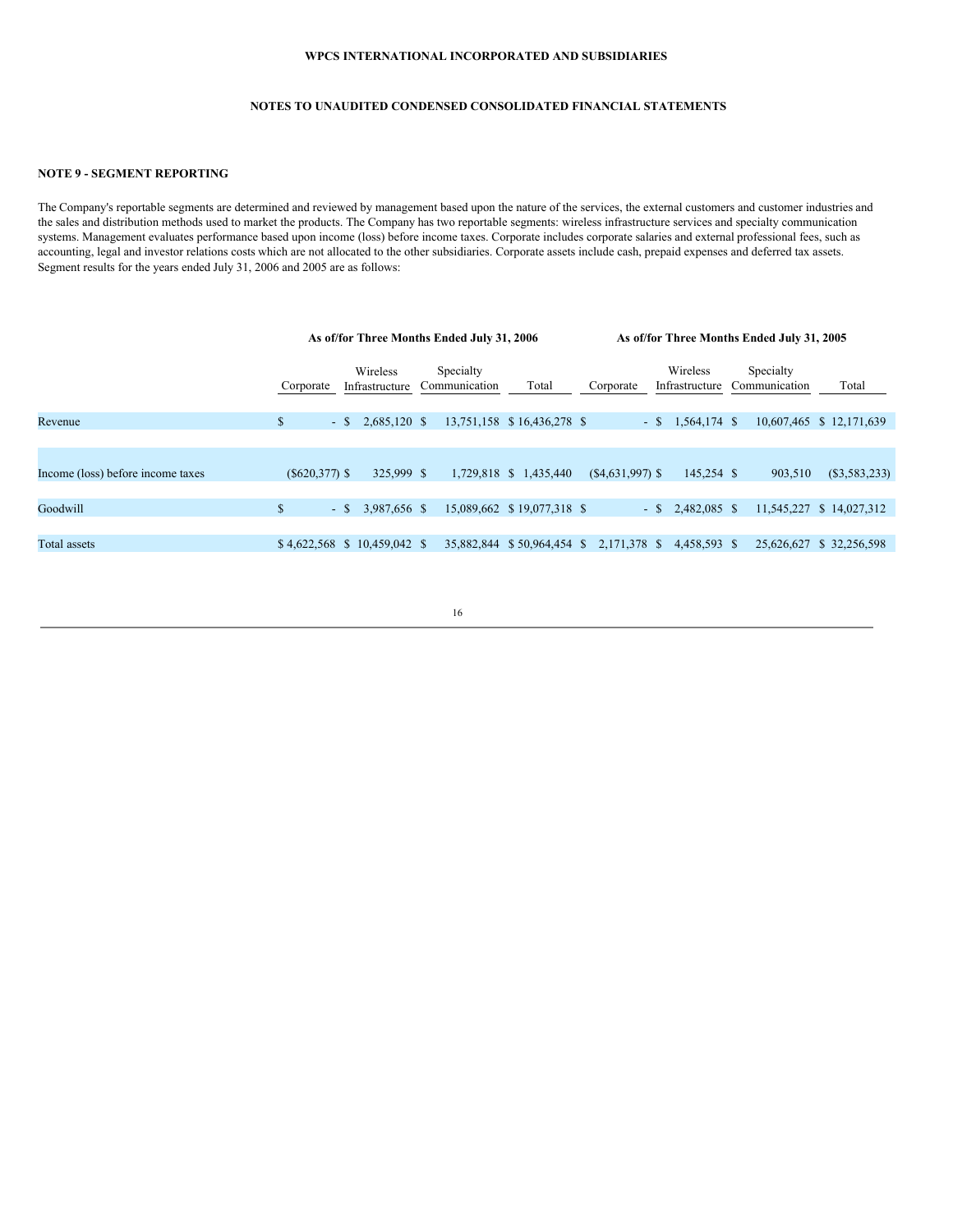### **ITEM 2- MANAGEMENT'S DISCUSSION AND ANALYSIS OF THE FINANCIAL CONDITION AND RESULTS OF OPERATIONS**

This Management's Discussion and Analysis of Financial Condition and Results of Operations includes a number of forward-looking statements that reflect "Management's current views with respect to future events and financial performance. You can identify these statements by forward-looking words such as "may," "will," "expect," "anticipate," "believe," "estimate" and "continue," or similar words. Those statements include statements regarding the intent, belief or current expectations of us and members of its management team as well as the assumptions on which such statements are based. Prospective investors are cautioned that any such forward-looking statements are not guarantees of future performance and involve risk and uncertainties, and that actual results may differ materially from those contemplated by such forward*looking statements.*

Readers are urged to carefully review and consider the various disclosures made by us in this report and in our other reports filed with the Securities and Exchange Commission. Important factors currently known to Management could cause actual results to differ materially from those in forward-looking statements. We undertake no obligation to update or revise forward-looking statements to reflect changed assumptions, the occurrence of unanticipated events or changes in the future operating results over time. We believe that its assumptions are based upon reasonable data derived from and known about our business and operations and the business and operations of the Company. No assurances are made that actual results of operations or the results of our future activities will not differ materially from its assumptions. Factors that could cause differences include, but are not limited to, expected market demand for the Company's services, fluctuations in pricing for materials, and competition.

### **Business Overview**

We respond to the growing demand in wireless communications by providing engineering services for the design and deployment of wireless networks. We operate in two segments that we define as specialty communication systems and wireless infrastructure services.

We generate our revenue by providing a range of services including the design, deployment and maintenance of:

- two-way radio communication systems, which are used primarily for emergency dispatching;
- Wi-Fi networks, which are wireless local area networks that operate on a set of product compatibility standards;
- · WiMAX networks, which are networks that can operate at higher speeds and over greater distances than Wi-Fi;
- mesh networks, which are redundant systems to route information between points;
- millimeter wave networks, which are high capacity networks for high speed wireless access;
- fixed wireless networks, which are used in point-to-point outdoor communications;
- Radio Frequency Identification, or RFID, networks, which allow customers to identify and track assets;
- free-space optics, which is a wireless communication technology that uses light to transmit voice, data and video; and
- commercial cellular systems, which are used primarily for mobile communications.

Specialty communication systems are wireless networks for a specified customer application. In this segment, we can utilize any facet of wireless technology or a combination of various wireless technologies to engineer a cost effective network for a customer's wireless communication requirement. Customers include corporations, government entities and educational institutions. For the three months ended July 31, 2006, specialty communication systems represented approximately 84% of our total revenue.

Wireless infrastructure services include the design, deployment and maintenance of commercial cellular systems. The primary customers in this category include major wireless service providers such as Sprint Nextel and Cingular. For the three months ended July 31, 2006, wireless infrastructure services represented approximately 16% of our total revenue.

Management currently considers the following events, trends and uncertainties to be important in understanding our results of operations and financial condition:

For the three months ended July 31, 2006, the specialty communication systems segment represented approximately 84% of total revenue, and the wireless infrastructure services segment represented approximately 16% of total revenue, which remains consistent with our historical services revenue mix.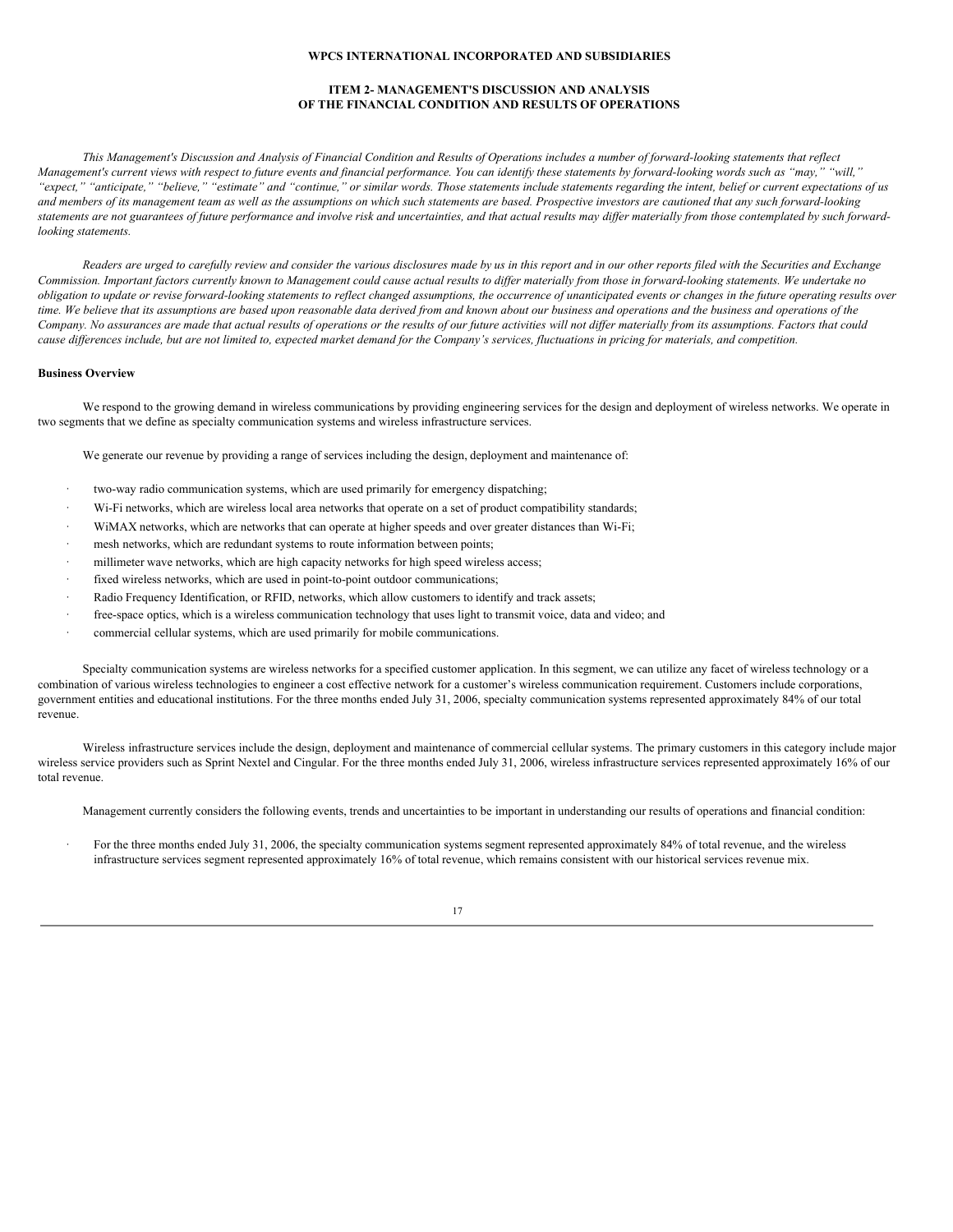### **ITEM 2- MANAGEMENT'S DISCUSSION AND ANALYSIS OF THE FINANCIAL CONDITION AND RESULTS OF OPERATIONS**

- As we continue to search for acquisitions, our primary goal is to identify companies which are performing well financially and are compatible with the services that we perform in the specialty communication systems segment. This trend could lead to a further shift in our revenue composition towards the specialty communication systems segment. We believe that the strength of our experience in the design and deployment of specialty communication systems gives us a competitive advantage.
- We also seek to achieve organic growth in our existing business by maximizing the value of our existing customer base, maintaining and expanding our focus in vertical markets and developing our relationships with technology providers.
- We believe that the emergence of new and improved technologies such as WiMAX will create additional opportunities for us to design and deploy solutions through the use of the latest technologies and assisting existing customers in enhancing the efficiency of their existing wireless networks using new technologies.
- We believe that the wireless carriers will continue to make expenditures to build and upgrade their networks, increase existing capacity, upgrade their networks with new technologies and maintain their existing infrastructure. In response to this trend, we will continue to provide network deployment services that address wireless carrier needs.
- **·** In connection with the sale of our common stock and warrants to certain investors during the third quarter ended January 31, 2005, we granted certain registration rights that provided for liquidated damages in the event of failure to timely perform under the agreements. During the third quarter of fiscal 2006, we became aware that the SEC had recently announced its preferred interpretation of the accounting for common stock and warrants with registration rights under Emerging Issues Task Force (EITF) 00-19, "Accounting for Derivative Financial Instruments Indexed To, and Potentially Settled in the Company's Own Stock," and EITF 05-04, "The Effect of a Liquidated Damages Clause on a Freestanding Financial Instrument Subject to EITF 00-19." Although the EITF was still reviewing the guidance in EITF 05-04, the SEC concluded that under EITF 00-19, the common stock and warrants subject to registration rights where significant liquidated damages could be required to be paid to the holder of the instrument in the event the issuer fails to maintain the effectiveness of a registration statement for a preset time period does not meet the tests required for shareholders' equity classification and accordingly, must be reflected as temporary equity in the balance sheet until the conditions are eliminated. Additionally, the fair value of warrants should be recorded as a liability, with an offsetting reduction to shareholders' equity, adjusted to market value at the end of each period. In analyzing instruments under EITF 00-19, the SEC concluded that the likelihood or probability related to the failure to maintain an effective registration statement is not a factor.

For the three months ended July 31, 2005, the warrant liability increased by \$4,110,594, due to the increase in the market value of our common stock, resulting in us recording a non-cash loss on fair value of warrants during the period. The non-cash loss on warrants had no effect on our cash flows or liquidity.

On April 11, 2006, we entered into a waiver agreement with the institutional investors related to this private placement. Under the waiver, the parties agreed to modify the registration rights agreement associated with the common stock and warrants issued in November 2004 affected by EITF 00-19, thereby eliminating the penalty provisions that could have resulted from not maintaining an effective registration statement related to these common shares and shares underlying the warrants, and eliminating any similar non-cash charges in subsequent fiscal years.

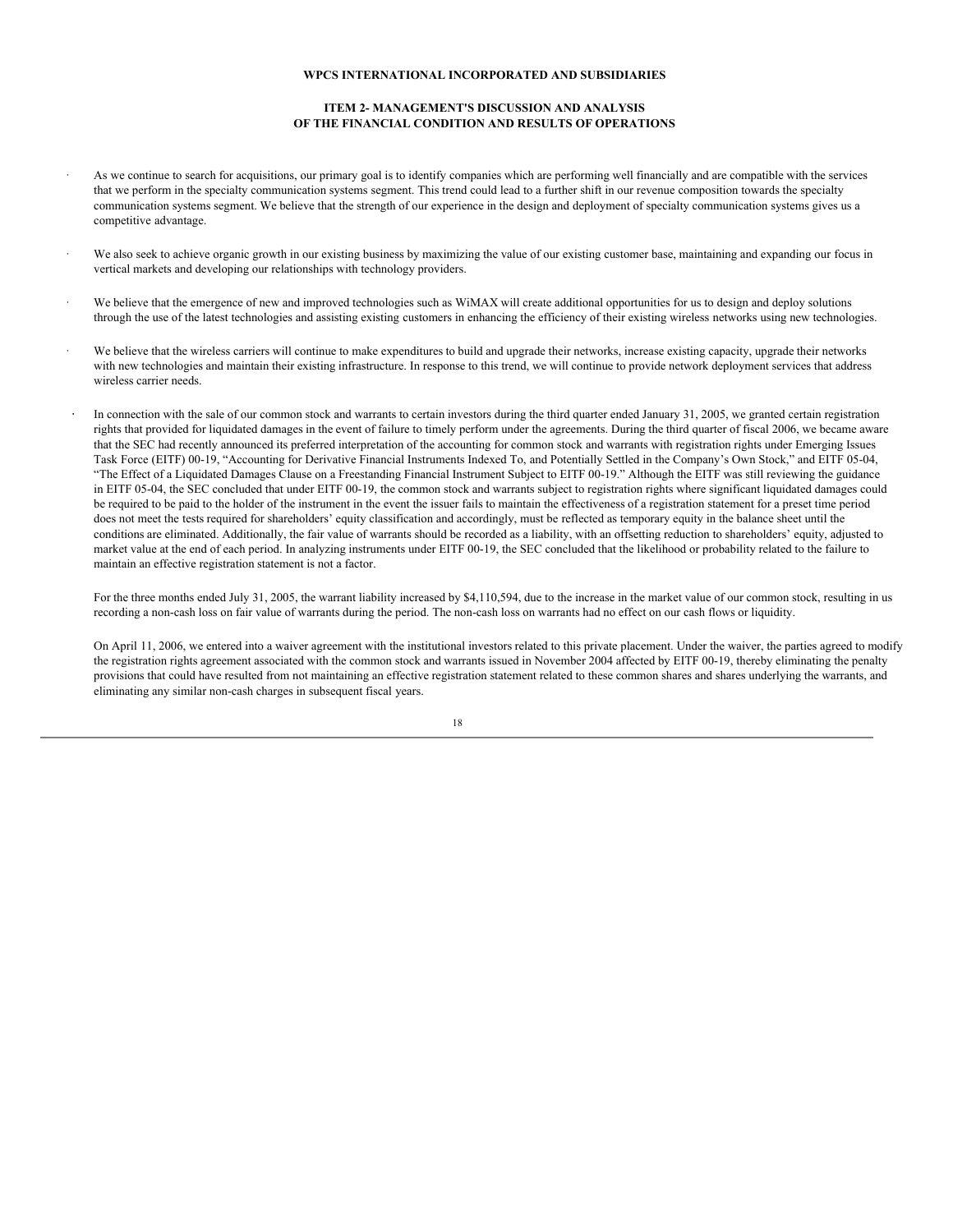### **ITEM 2- MANAGEMENT'S DISCUSSION AND ANALYSIS OF THE FINANCIAL CONDITION AND RESULTS OF OPERATIONS**

### Results of Operations for the Three Months Ended July 31, 2006 Compared to Three Months Ended July 31, 2005

Consolidated results for the three months ended July 31, 2006 and 2005 are as follows. Certain reclassifications have been made to prior year financial statements to conform to the current presentation.

|                                              | <b>Three Months Ended</b> |            |              |                 |            |  |
|----------------------------------------------|---------------------------|------------|--------------|-----------------|------------|--|
|                                              | <b>July 31,</b>           |            |              |                 |            |  |
|                                              |                           | 2006       |              | 2005            |            |  |
| <b>REVENUE</b>                               | \$.                       | 16,436,278 | $100.0\%$ \$ | 12,171,639      | 100.0%     |  |
| <b>COSTS AND EXPENSES:</b>                   |                           |            |              |                 |            |  |
| Cost of revenue                              |                           | 11,691,468 | 71.1%        | 9,130,091       | 75.0%      |  |
| Selling, general and administrative expenses |                           | 3,096,322  | 18.9%        | 2,263,955       | 18.6%      |  |
| Depreciation and amortization                |                           | 233,649    | 1.4%         | 211,467         | 1.7%       |  |
| Total costs and expenses                     |                           | 15,021,439 | 91.4%        | 11,605,513      | 95.3%      |  |
| OPERATING INCOME                             |                           | 1,414,839  | 8.6%         | 566,126         | 4.7%       |  |
| OTHER EXPENSE (INCOME):                      |                           |            |              |                 |            |  |
| Interest expense                             |                           | 79,934     | 0.5%         | 46,349          | 0.4%       |  |
| Interest income                              |                           | (100, 535) | $(0.6\%)$    | (7, 584)        | $(0.0\%)$  |  |
| Loss on change in fair value of warrants     |                           |            | $0.0\%$      | 4,110,594       | 33.8%      |  |
| INCOME (LOSS) BEFORE INCOME TAX PROVISION    |                           | 1,435,440  | 8.7%         | (3,583,233)     | $(29.5\%)$ |  |
| Income tax provision                         |                           | 521,013    | 3.2%         | 212,083         | 1.7%       |  |
| <b>NET INCOME (LOSS)</b>                     | \$                        | 914,427    | 5.5%         | $(\$3,795,316)$ | $(31.2\%)$ |  |

#### *Revenue*

Revenue for the three months ended July 31, 2006 was approximately \$16,436,000, as compared to approximately \$12,172,000 for the three months ended July 31, 2005. The increase in revenue for the period was primarily attributable to organic growth. For the three months ended July 31, 2006, we had two separate customers which comprised 18.8% and 16.3% of total revenue.

Total revenue from the specialty communication segment for the three months ended July 31, 2006 and 2005 was approximately \$13,751,000 or 83.7% and \$10,607,000 or 87.1% of total revenue, respectively. Wireless infrastructure segment revenue for the three months ended July 31, 2006 and 2005 was approximately \$2,685,000 or 16.3% and \$1,564,000 or 12.9% of total revenue, respectively.

#### *Cost of Revenue*

Cost of revenue consists of direct costs on contracts, materials, direct labor, third party subcontractor services, union benefits and other overhead costs. Our cost of revenue was approximately \$11,691,000 or 71.1% of revenue for the three months ended July 31, 2006, compared to approximately \$9,130,000 or 75.0% for the prior year. The dollar increase in our total cost of revenue is due to the corresponding increase in revenue during the three months ended July 31, 2006, primarily from organic growth. The decrease in cost of revenue as a percentage of revenue is due primarily to the revenue mix attributable to revenue from Walker, Clayborn, Heinz, Quality and the acquisitions of NECS and SECS.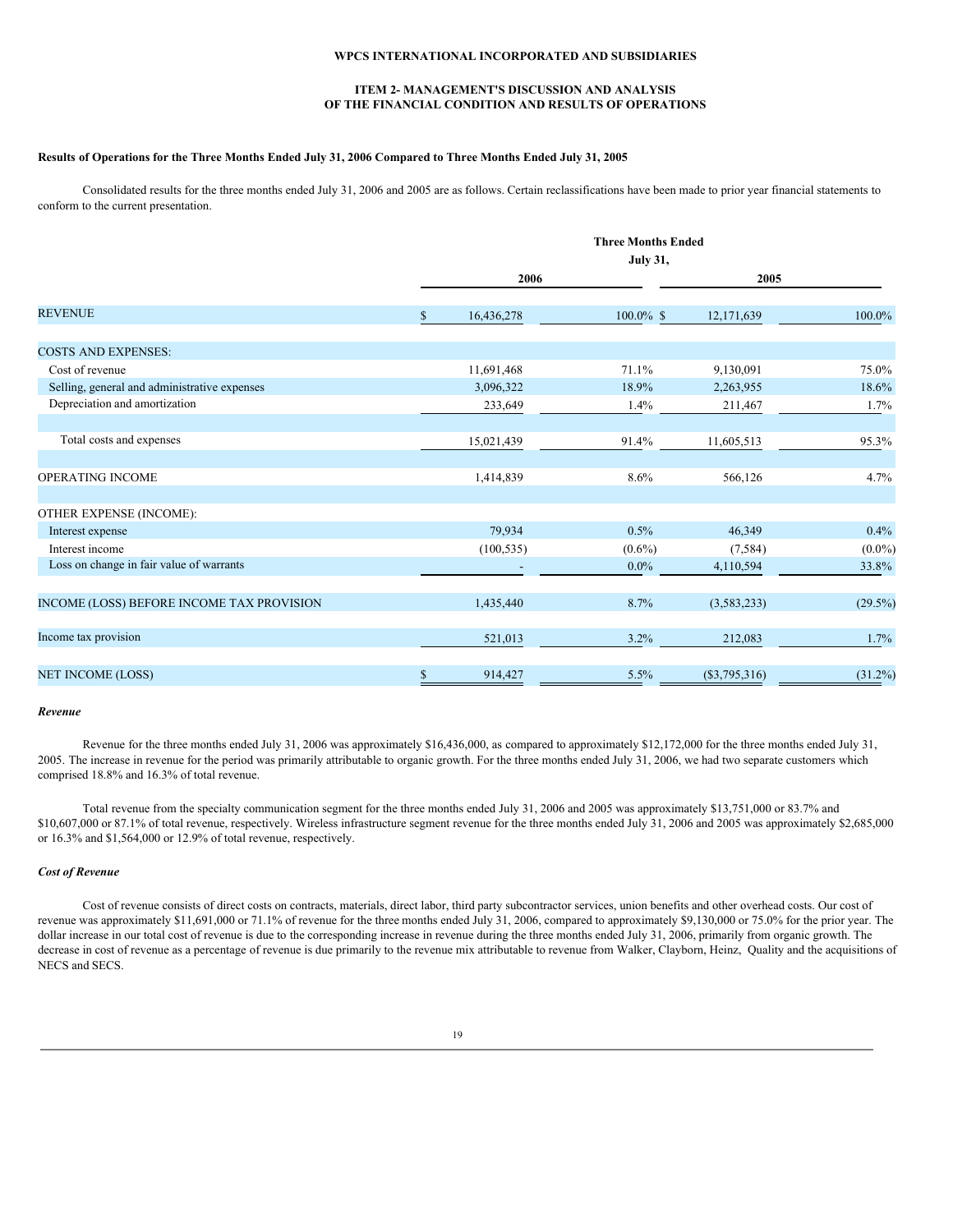### **ITEM 2- MANAGEMENT'S DISCUSSION AND ANALYSIS OF THE FINANCIAL CONDITION AND RESULTS OF OPERATIONS**

The specialty communication segment cost of revenue and cost of revenue as a percentage of revenue for the three months ended July 31, 2006 and 2005 was approximately \$9,691,000 and 70.5% and \$7,981,000 and 75.2%, respectively. As discussed above, the dollar increase in our total cost of revenue is due to the corresponding increase in revenue during the three months ended July 31, 2006 primarily attributable to organic growth. The decrease in cost of revenue as a percentage of revenue is due to the revenue mix attributable to revenue from Walker, Clayborn, Quality and the acquisition of NECS.

Wireless infrastructure segment cost of revenue and cost of revenue as a percentage of revenue for the three months ended July 31, 2006 and 2005 was approximately \$2,000,000 and 74.5% and \$1,149,000 and 73.5%, respectively. The dollar increase in our total cost of revenue is due to the corresponding increase in revenue during the three months ended July 31, 2006 as a result of organic growth in revenue from Heinz and Invisinet. The increase in cost of revenue as a percentage of revenue is due to the revenue mix attributable to Heinz and Invisinet and the acquisition of SECS.

#### *Selling, General and Administrative Expenses*

For the three months ended July 31, 2006, total selling, general and administrative expenses were approximately \$3,096,000, or 18.9% of total revenue compared to \$2,264,000 or 18.6% of revenue for the same period in the prior year. Included in selling, general and administrative expenses for the three months ended July 31, 2006 are \$1,574,000 for salaries, commissions, and payroll taxes. The increase in salaries and payroll taxes compared to the prior year is due to the increase in headcount as a result of the acquisitions of NECS and SECS. Professional fees were \$338,000, which include accounting, legal and investor relation fees. Insurance costs were \$365,000 and rent for office facilities was \$126,000. Automobile and other travel expenses were \$222,000 and telecommunication expenses were \$60,000. Other selling, general and administrative expenses totaled \$411,000. For the three months ended July 31, 2006, total selling, general and administrative expenses for the specialty communication and wireless infrastructure segments were approximately \$2,145,000 and \$325,000, respectively.

For the three months ended July 31, 2005, selling, general and administrative expenses were approximately \$2,264,000 or 18.6% of revenue. Included in the selling, general and administrative expenses was \$1,161,000 for salaries, commissions and payroll taxes, \$238,000 in professional fees and insurance costs of \$310,000. Rent for our office facilities amounted to \$103,000. Automobile and other travel expenses were \$200,000 and telecommunication expenses were \$66,000. Other selling, general and administrative expenses totaled \$186,000. For the three months ended July 31, 2005, total selling, general and administrative expenses for the specialty communication and wireless infrastructure segments were approximately \$1,552,000 and \$244,000, respectively.

#### *Depreciation and Amortization*

For the three months ended July 31, 2006 and 2005, depreciation was approximately \$156,000 and \$137,000, respectively. The increase in depreciation is due to the purchase of property and equipment and the acquisition of fixed assets from acquiring NECS and SECS. The amortization of customer lists for the three months ended July 31, 2006 was \$78,000 as compared to \$74,000 for the same period of the prior year. All customer lists are amortized over a period of five to six years from the date of their acquisition.

### *Loss on Change in Fair Value of Warrants*

Loss on change in fair value of warrants for the three months ended July 31, 2005 was approximately \$4,111,000. The increase in the loss is due principally to the increase in the market value of our common stock. The loss represents the unrealized non-cash change in the fair value of certain warrants for the quarter, using the Black-Scholes option pricing model. The non-cash loss on fair value of warrants has no impact on our cash flows or liquidity.

#### *Net Income (Loss)*

The net income was approximately \$914,000 for the three months ended July 31, 2006. Net income is net of federal and state income tax expense of approximately \$521,000. The variation in effective tax rates between periods is primarily due to the loss on fair value of warrants described above.

Net loss was approximately \$3,795,000 for the three months ended July 31, 2005. Net loss is net of federal and state income tax expense of approximately \$212,000.

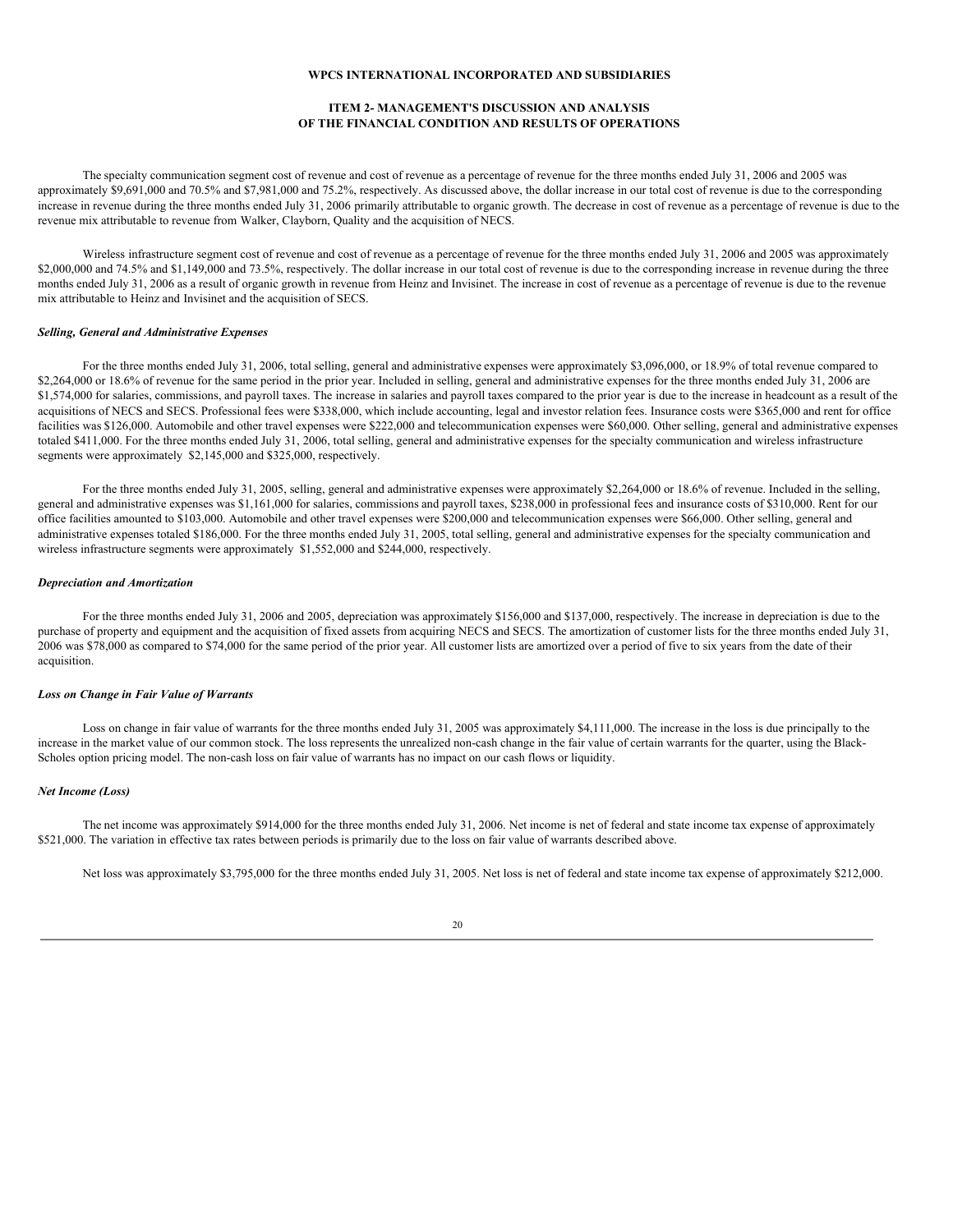#### **ITEM 2- MANAGEMENT'S DISCUSSION AND ANALYSIS OF THE FINANCIAL CONDITION AND RESULTS OF OPERATIONS**

#### *Liquidity and Capital Resources*

At July 31, 2006, we had working capital of approximately \$18,204,000, which consisted of current assets of approximately \$28,348,000 and current liabilities of approximately \$10,144,000.

Operating activities utilized approximately \$498,000 in cash for the three months ended July 31, 2006. The sources of cash from operating activities total approximately \$2,120,000, comprised of \$914,000 net income, \$225,000 in net non-cash charges, a \$452,000 increase in billings in excess of costs and estimated earnings on uncompleted contracts payable, a \$319,000 increase in deferred revenue, a \$36,000 increase in accounts payable and accrued expenses, and a \$174,000 increase in income taxes payable. The uses of cash from operating activities total approximately \$2,618,000, comprised of a \$1,165,000 increase in accounts receivable, a \$603,000 increase in costs and estimated earnings in excess of billings on uncompleted contracts, a \$13,000 increase in inventory and a \$837,000 increase in prepaid expenses and other assets.

Our investing activities utilized approximately \$5,933,000 in cash during the three months ended July 31, 2006, which consisted of \$230,000 paid for property and equipment, \$4,264,000 for the acquisition of NECS, net of cash acquired of approximately \$130,000 and \$1,439,000 for the acquisition of SECS, net of cash acquired of approximately \$200,000 as described in greater detail below.

Our financing activities provided cash of approximately \$1,288,000 during the three months ended July 31, 2006. Financing activities include the net proceeds from the exercise of warrants of \$198,000, borrowings under lines of credit of \$1,437,000, repayments of equipment loans and capital lease obligations of approximately \$282,000, and \$65,000 to repay shareholder loans.

Our capital requirements depend on numerous factors, including the market for our services, the resources we devote to developing, marketing, selling and supporting our business, the timing and extent of establishing additional markets and other factors. On June 3, 2005, we entered into a credit agreement with a commercial bank. The credit agreement provides for a revolving line of credit in an amount not to exceed \$5,000,000, together with a letter of credit facility not to exceed \$500,000. We also entered into security agreements, pursuant to which each subsidiary granted a security interest to the bank in all of their assets.

Under the terms of our credit agreement, as amended, we were permitted to borrow up to \$5,000,000 under the revolving credit line, based upon eligible receivables as of July 31, 2006. As of July 31, 2006, the outstanding balance was \$4,437,446. The loan under the credit agreement bears interest at a rate equal to either the bank's reference rate plus one half (0.5%) percent, or LIBOR plus two and three-quarters (2.75%) percent, as we may request (8.000% as of July 31, 2006). We paid a facility fee to the bank of \$50,000 on the closing date. In addition to the loan, a \$500,000 letter of credit was re-issued in favor of Walker's surety bonding company as collateral for performance and payment bond requirements.

The credit agreement contains customary covenants, including but not limited to (i) restrictions on the permitted ratio of total unsubordinated liabilities to tangible net worth plus subordinated indebtedness, (ii) our total tangible net worth, (iii) working capital, (iv) minimum earnings before interest, taxes, depreciation and amortization, and the change in the warrant liability, and (v) dividend restrictions. As of July 31, 2006, we were in compliance with the credit agreement covenants. The loan commitment expires on August 31, 2008. We may prepay the loan at any time.

At July 31, 2006, we had cash and cash equivalents of approximately \$7,136,000, and working capital of approximately \$18,204,000. With the funds available from the revolving credit line and internally available funds, we believe that we have sufficient capital to meet our needs through July 31, 2007. Our future operating results may be affected by a number of factors including our success in bidding on future contracts and our continued ability to manage controllable costs effectively. To the extent we grow by future acquisitions that involve consideration other than stock, our cash requirements may increase.

Effective June 1, 2006, we acquired NECS, a Connecticut corporation, for approximately \$4,334,000 in cash, subject to adjustment. NECS was acquired pursuant to a Stock Purchase Agreement among WPCS International Incorporated, NECS, and the shareholders of NECS. In addition, for each \$2.00 of earnings before interest and taxes for the calendar year ending December 31, 2006, the NECS shareholders shall be paid aggregate additional consideration of \$1.00, up to a maximum of \$468,000. At our option, any amount of consideration due to be paid may be paid in cash or shares of our common stock (valued at the last sale price of the common stock on the date two days prior to the date the payment is due). In connection with the acquisition, NECS entered into employment agreements with two of the shareholders, each for a period of two years and a consulting agreement with one of the shareholders for a period of seven years. Based on the preliminary net assets acquired from NECS, we have recognized goodwill and other intangible assets of approximately \$3,332,000. Upon completion of a formal purchase price allocation there may be a decrease or increase in the amount assigned to goodwill and a corresponding increase or decrease in tangible or intangible assets.

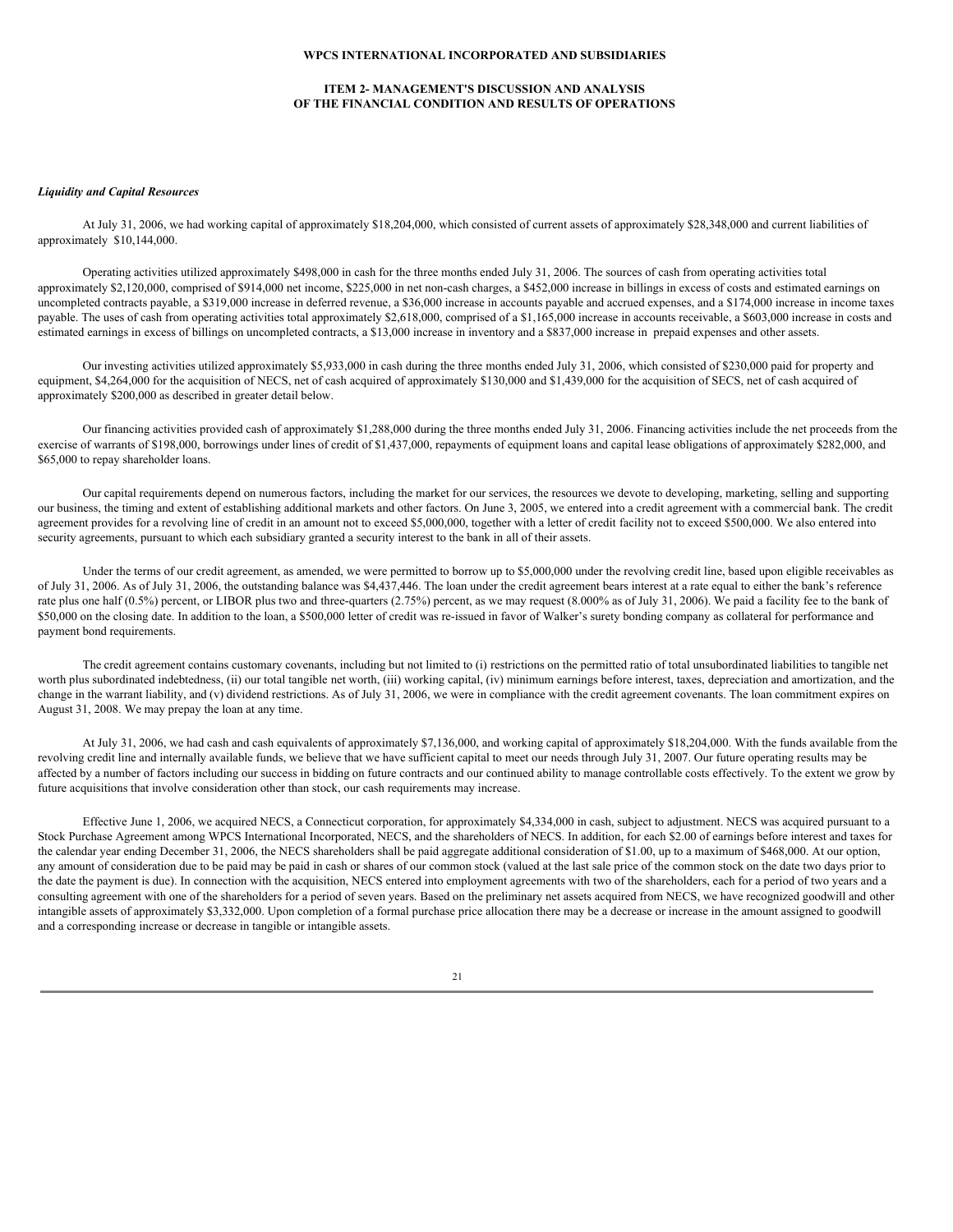### **ITEM 2- MANAGEMENT'S DISCUSSION AND ANALYSIS OF THE FINANCIAL CONDITION AND RESULTS OF OPERATIONS**

The acquisition of NECS provides us with additional project engineering expertise for specialty communication systems, broadens our customer base especially in the public safety and gaming markets, including the Massachusetts State Police, University of Connecticut and Foxwoods Resort Casino, and expands our geographic presence in New England.

Effective July 19, 2006, we acquired SECS of Sarasota, Florida for \$1,620,000 in cash and 200,288 shares of our common stock having a value of \$1,400,000. SECS was acquired pursuant to a Stock Purchase Agreement among WPCS International Incorporated, SECS, and the shareholders of SECS. We filed a registration statement with the SEC on August 14, 2006 to register the shares of common stock issued to the former SECS shareholders, and the registration statement was declared effective by the SEC on August 24, 2006. In connection with the acquisition, SECS entered into employment agreements and a consulting agreement with certain officers or former officers of SECS. Based on the preliminary net assets acquired from SECS, we recognized goodwill and other intangible assets of approximately \$1,506,000. Upon completion of a formal purchase price allocation there may be a decrease or increase in the amount assigned to goodwill and a corresponding increase or decrease in tangible or intangible assets.

The acquisition of SECS provides us with additional project engineering expertise for wireless infrastructure services, broadens our customer base of corporate, government and educational clients, including the National Oceanic and Atmospheric Administration (NOAA), Verizon, BellSouth, Comcast, Time Warner, University of Florida and Puerto Rico Telephone, and expands our geographic presence in the Southeastern United States.

### *Backlog*

As of July 31, 2006, we had a backlog of unfilled orders of approximately \$22.4 million compared to approximately \$21.2 million at July 31, 2005. We anticipate our backlog at July 31, 2006 to be recognized as revenue within eight months from that date. We define backlog as the value of work-in-hand to be provided for customers as of a specific date where the following conditions are met (with the exception of engineering change orders): (i) the price of the work to be done is fixed; (ii) the scope of the work to be done is fixed, both in definition and amount; and (iii) there is a written contract, purchase order, agreement or other documentary evidence which represents a firm commitment by the customer to pay us for the work to be performed. These backlog amounts are based on contract values and purchase orders and may not result in actual receipt of revenue in the originally anticipated period or at all. We have experienced variances in the realization of our backlog because of project delays or cancellations resulting from external market factors and economic factors beyond our control and we may experience such delays or cancellations in the future. Backlog does not include new firm commitments which may be awarded to us by our customers from time to time in future periods. These new project awards could be started and completed in this same future period. Accordingly, our backlog does not necessarily represent the total revenue that could be earned by us in future periods.

#### *Of -Balance Sheet Arrangements*

We have no off-balance sheet arrangements.

### *Critical Accounting Policies*

Financial Reporting Release No. 60, published by the SEC, recommends that all companies include a discussion of critical accounting policies used in the preparation of their financial statements. While all these significant accounting policies impact our financial condition and results of operations, we view certain of these policies as critical. Policies determined to be critical are those policies that have the most significant impact on our consolidated financial statements and require management to use a greater degree of judgment and estimates. Actual results may differ from those estimates.

We believe that given current facts and circumstances, it is unlikely that applying any other reasonable judgments or estimate methodologies would cause a material effect on our consolidated results of operations, financial position or liquidity for the periods presented in this report.

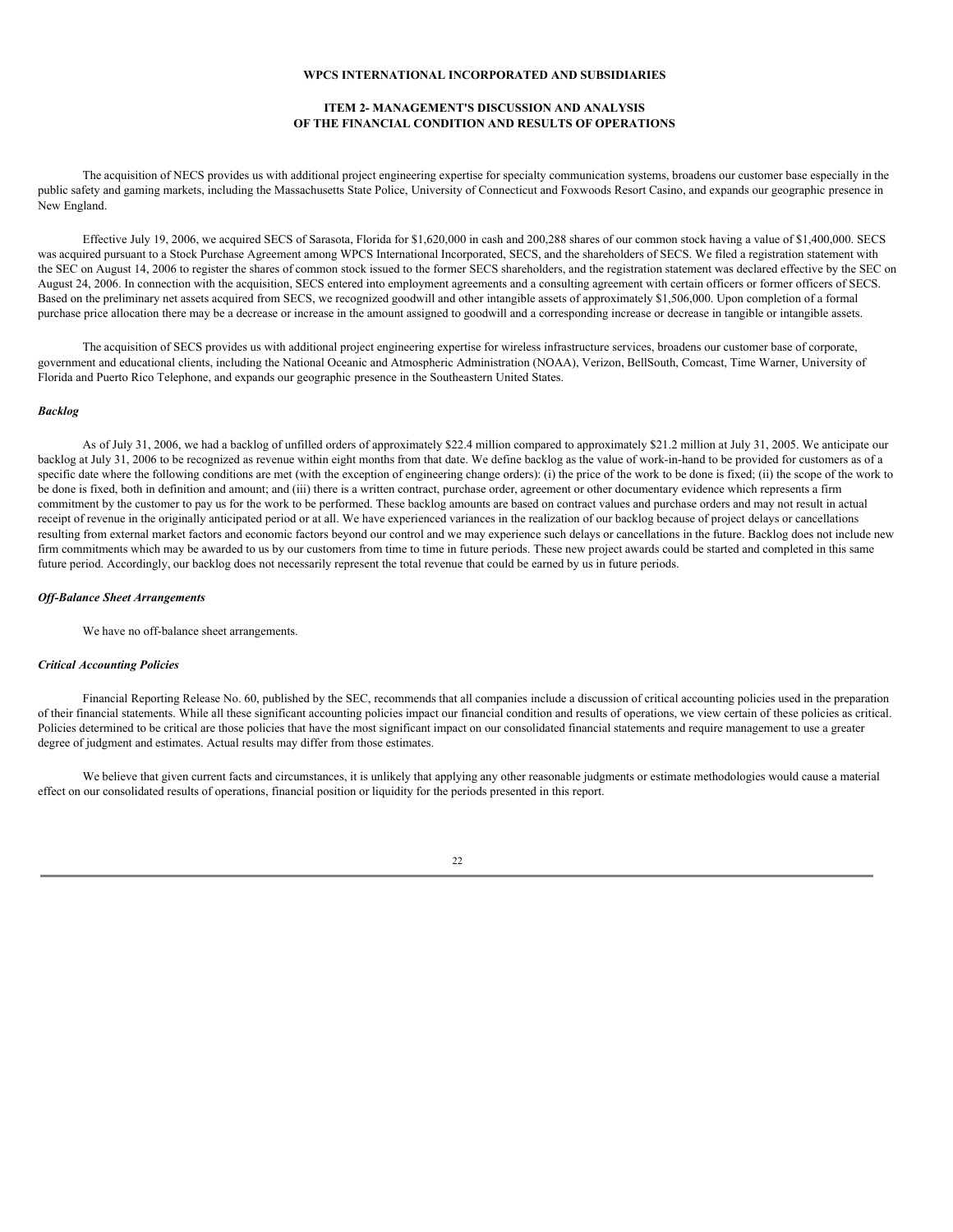### **ITEM 2- MANAGEMENT'S DISCUSSION AND ANALYSIS OF THE FINANCIAL CONDITION AND RESULTS OF OPERATIONS**

The accounting policies identified as critical are as follows:

#### Use of Estimates

In preparing financial statements in conformity with accounting principles generally accepted in the United States of America, management is required to make estimates and assumptions that affect the reported amounts of assets and liabilities and the disclosure of contingent assets and liabilities at the date of the financial statements and revenue and expenses during the reporting period. The most significant estimates relate to the estimation of percentage of completion on uncompleted contracts, valuation of inventory, allowance for doubtful accounts, estimated life of customer lists and estimates of the fair value of reporting units and discounted cash flows used in determining whether goodwill has been impaired. Actual results will likely differ from those estimates.

### Accounts Receivable

Accounts receivable are due within contractual payment terms and are stated at amounts due from customers net of an allowance for doubtful accounts. Credit is extended based on evaluation of a customer's financial condition. Accounts outstanding longer than the contractual payment terms are considered past due. We determine the allowance by considering a number of factors, including the length of time trade accounts receivable are past due, our previous loss history, the customer's current ability to pay its obligation us, and the condition of the general economy and the industry as a whole. We write off accounts receivable when they become uncollectible, and payment subsequently received on such receivables are credited to the allowance for doubtful accounts.

#### Goodwill and other Long-lived Assets

We assess the impairment of long-lived assets whenever events or changes in circumstances indicate that their carrying value may not be recoverable from the estimated future cash flows expected to result from their use and eventual disposition. Our long-lived assets subject to this evaluation include property and equipment and amortizable intangible assets. We assess the impairment of goodwill annually as of April 30 and whenever events or changes in circumstances indicate that it is more likely than not that an impairment loss has been incurred. Intangible assets other than goodwill are reviewed for impairment whenever events or changes in circumstances indicate that the carrying value may not be fully recoverable. We are required to make judgments and assumptions in identifying those events or changes in circumstances that may trigger impairment. Some of the factors we consider include a significant decrease in the market value of an asset, significant changes in the extent or manner for which the asset is being used or in its physical condition, a significant change, delay or departure in our business strategy related to the asset, significant negative changes in the business climate, industry or economic condition, or current period operating losses, or negative cash flow combined with a history of similar losses or a forecast that indicates continuing losses associated with the use of an asset.

Our annual review for goodwill impairment for the fiscal years 2006 and 2005 found that no impairment existed. Our impairment review is based on comparing the fair value to the carrying value of the reporting units with goodwill. The fair value of a reporting unit is measured at the business unit level using a discounted cash flow approach that incorporates our estimates of future revenues and costs for those business units. Reporting units with goodwill include Invisinet and Heinz within our wireless infrastructure segment and Walker, Clayborn and Quality within our specialty communications segment. Our estimates are consistent with the plans and estimates that we are using to manage the underlying businesses. If we fail to deliver products and services for these business units, or market conditions for these businesses fail to improve, our revenue and cost forecasts may not be achieved and we may incur charges for goodwill impairment, which could be significant and could have a material adverse effect on our net equity and results of operations.

#### Deferred Income Taxes

We determine deferred tax liabilities and assets at the end of each period based on the future tax consequences that can be attributed to net operating loss and credit carryovers and differences between the financial statement carrying amounts of existing assets and liabilities and their respective tax bases, using the tax rate expected to be in effect when the taxes are actually paid or recovered. The recognition of deferred tax assets is reduced by a valuation allowance if it is more likely than not that the tax benefits will not be realized. The ultimate realization of deferred tax assets depends upon the generation of future taxable income during the periods in which those temporary differences become deductible.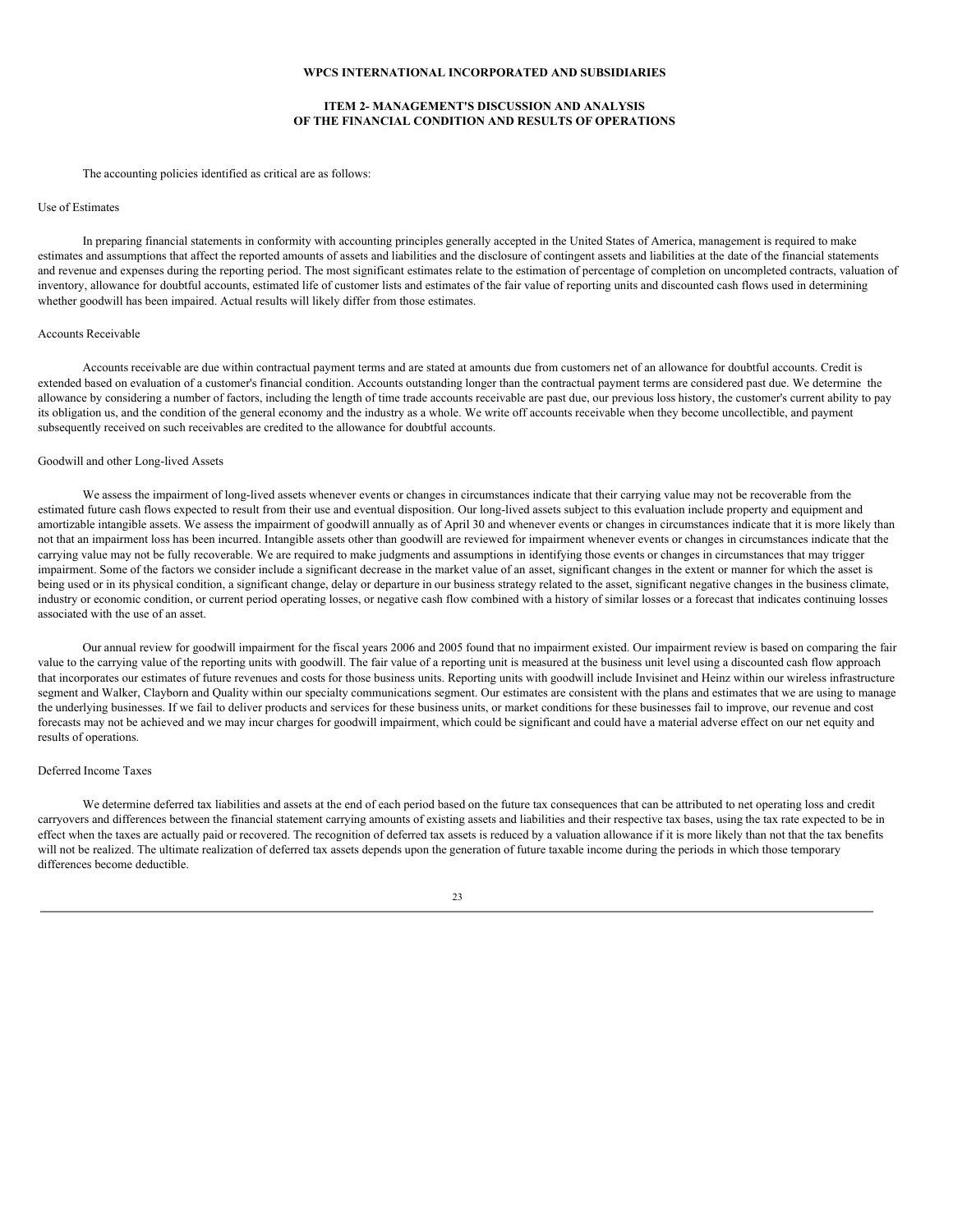### **ITEM 2- MANAGEMENT'S DISCUSSION AND ANALYSIS OF THE FINANCIAL CONDITION AND RESULTS OF OPERATIONS**

We consider past performance, expected future taxable income and prudent and feasible tax planning strategies in assessing the amount of the valuation allowance. Our forecast of expected future taxable income is based over such future periods that we believe can be reasonably estimated. Changes in market conditions that differ materially from our current expectations and changes in future tax laws in the U.S. may cause us to change our judgments of future taxable income. These changes, if any, may require us to adjust our existing tax valuation allowance higher or lower than the amount we have recorded.

### Revenue Recognition

We generate our revenue by providing project engineering and deployment services for wireless infrastructure services and specialty communication systems. We provide a range of engineering services including site design, spectrum analysis, engineering, trenching, electrical work, structured cabling, product integration, testing and project management.

We primarily record revenue and profit on a percentage-of-completion basis on the cost-to-cost method. Contracts in process are valued at cost plus accrued profits less earned revenues and progress payments on uncompleted contracts. Contracts are generally considered substantially complete when engineering is completed and/or site construction is completed. We include in operations pass-through revenue and costs on cost-plus contracts, which are customer-reimbursable materials, equipment and subcontractor costs, when the contract determines that we are responsible for the engineering specification, procurement and management of such cost components on behalf of the customer.

We have numerous contracts that are in various stages of completion. Such contracts require estimates to determine the appropriate cost and revenue recognition. Cost estimates are reviewed monthly on a contract-by-contract basis, and are revised periodically throughout the life of the contract such that adjustments to profit resulting from revisions are made cumulative to the date of the revision. Significant management judgments and estimates, including the estimated cost to complete projects, which determines the project's percent complete, must be made and used in connection with the revenue recognized in the accounting period. Current estimates may be revised as additional information becomes available. If estimates of costs to complete long-term contracts indicate a loss, provision is made currently for the total loss anticipated.

We also recognize certain revenue when equipment is delivered or the services have been provided to the customer. For maintenance contracts, revenue is recognized ratably over the service period.

### *Recently Issued Accounting Pronouncements*

SFAS 123(R) (revised December 2004), *Share-Based Payment*, an amendment of SFAS 123, *Accounting for Stock-Based Compensation,* established accounting and disclosure requirements using a fair-value-based method of accounting for stock-based employee compensation plans. As a result of the amendments to SFAS 123, we are required to expense the fair value of employee stock options beginning with our fiscal year ending April 30, 2007. The revised standard requires us to expense the fair value of employee stock options and other share-based payments over the service period.

No other recently issued accounting pronouncement issued or effective after the end of the fiscal year is expected to have a material impact on our consolidated financial statements.

In June 2006, the FASB issued Interpretation No. 48, Accounting for Uncertainty in Income Taxes - an interpretation of FAS No. 109 ("FIN 48"), which clarifies the accounting for uncertainty in income taxes is subject to significant and varied interpretations that have resulted in diverse and inconsistent accounting practices and measurements. Addressing such diversity, FIN 48 prescribes a consistent recognition threshold and measurement attribute, as well as clear criteria for subsequently recognizing, derecognizing and measuring changes in such tax positions for financial statement purposes. FIN 48 also requires expanded disclosure with respect to the uncertainty in income taxes. FIN 48 is effective for fiscal years beginning after December 15, 2006. We have not yet determined the impact of FIN 48 on our condensed consolidated financial position, results of operations, cash flows or financial statement disclosures.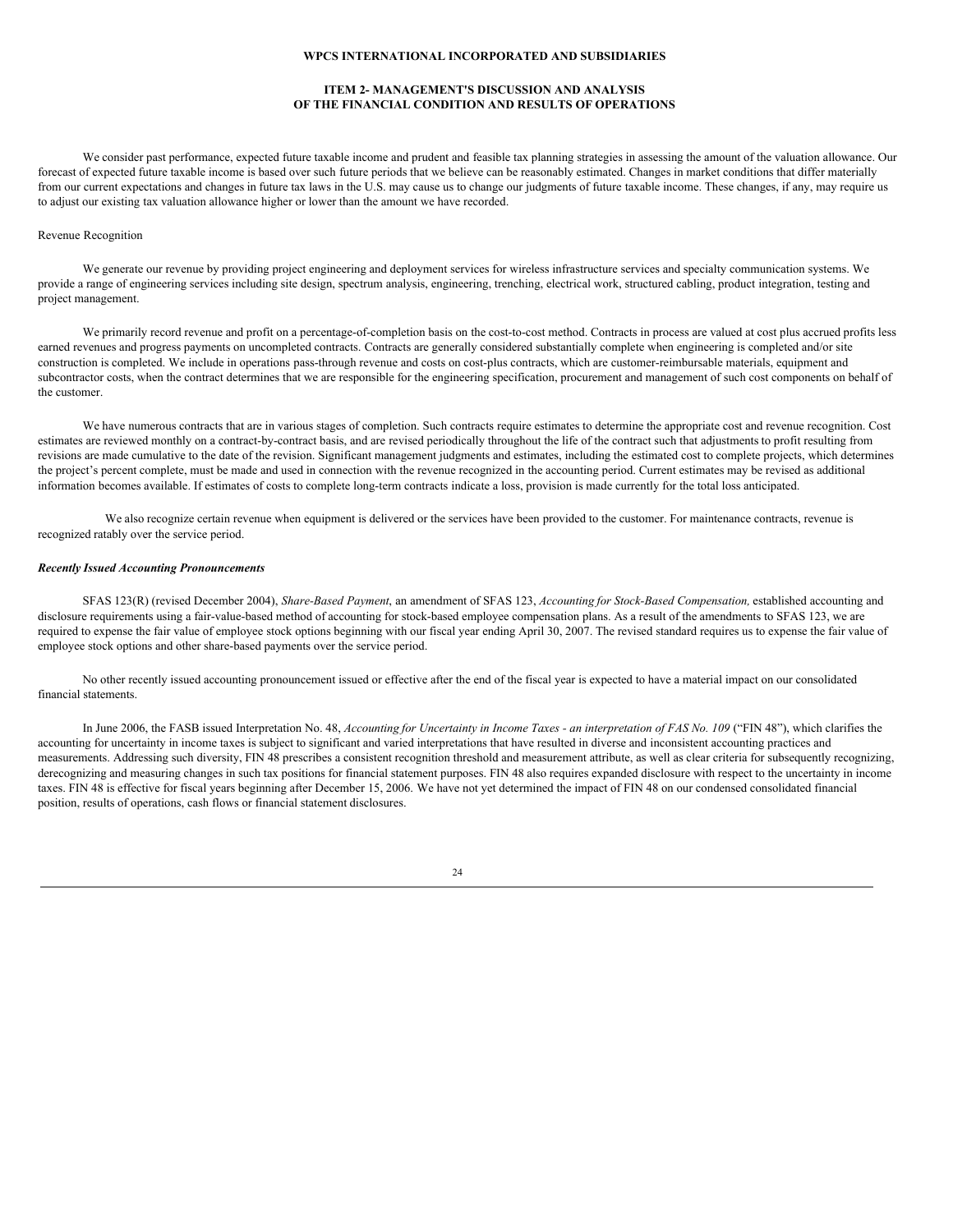### **ITEM 3- QUANTITATIVE AND QUALITATIVE DISCLOSURES ABOUT MARKET RISK**

#### *Interest Rate Risk*

Interest rate risk represents the potential loss from adverse changes in market interest rates. We are subject to interest rate risk with respect to amounts borrowed under our credit facility because such amounts bear interest at a variable rate. The interest rate is equal to the bank's reference rate plus one half (0.5%) percent, or LIBOR plus two and three-quarters (2.75%) percent, as we may request (8.000% as of July 31, 2006). At July 31, 2006, we had approximately \$4,437,000 million of indebtedness outstanding under our revolving credit facility. A 1.0% increase in interest rates on un-hedged variable rate borrowings of \$4.4 million at July 31, 2006 would result in additional interest expense of approximately \$11,000 for the three months ended July 31, 2006.

| i |
|---|
|   |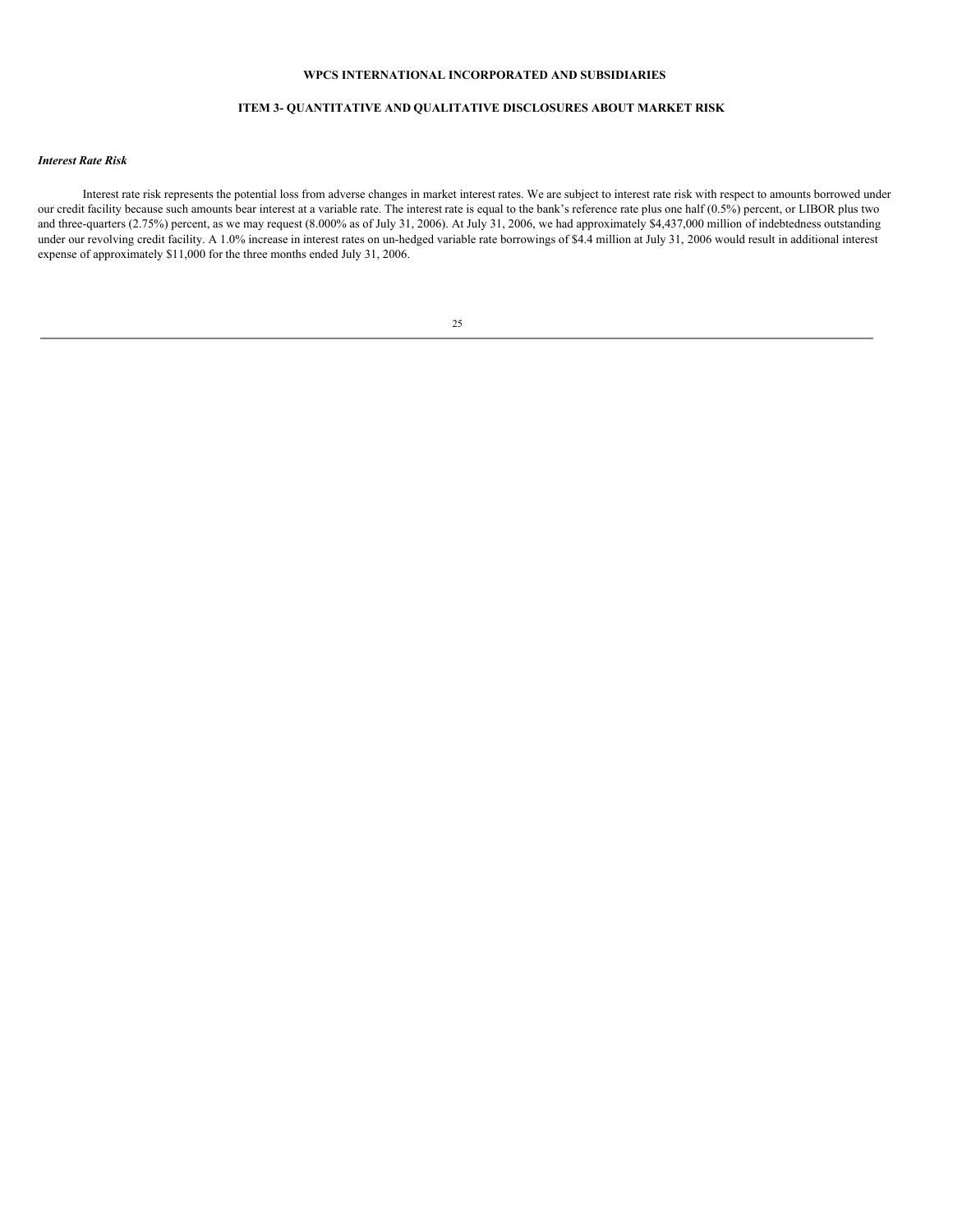#### **ITEM 4- CONTROLS AND PROCEDURES**

#### *(a) Evaluation of disclosure controls and procedures.*

Our management, with the participation of our chief executive officer and chief financial officer, evaluated the effectiveness of our disclosure controls and procedures pursuant to Rule 13a-15 under the Securities Exchange Act of 1934 as of July 31, 2006. In designing and evaluating the disclosure controls and procedures, management recognizes that any controls and procedures, no matter how well designed and operated, can provide only reasonable assurance of achieving the desired control objectives. In addition, the design of disclosure controls and procedures must reflect the fact that there are resource constraints and that management is required to apply its judgment in evaluating the benefits of possible controls and procedures relative to their costs.

Based on our evaluation, our chief executive officer and chief financial officer concluded that our disclosure controls and procedures are designed at a reasonable assurance level and are effective to provide reasonable assurance that information we are required to disclose in reports that we file or submit under the Exchange Act is recorded, processed, summarized and reported within the time periods specified in Securities and Exchange Commission rules and forms, and that such information is accumulated and communicated to our management, including our chief executive officer and chief financial officer, as appropriate, to allow timely decisions regarding required disclosure.

#### *(b) Changes in internal control over financial reporting.*

We regularly review our system of internal control over financial reporting and make changes to our processes and systems to improve controls and increase efficiency, while ensuring that we maintain an effective internal control environment. Changes may include such activities as implementing new, more efficient systems, consolidating activities, and migrating processes.

There were no changes in our internal control over financial reporting that occurred during the period covered by this Quarterly Report on Form 10-Q that have materially affected, or are reasonably likely to materially affect, our internal control over financial reporting.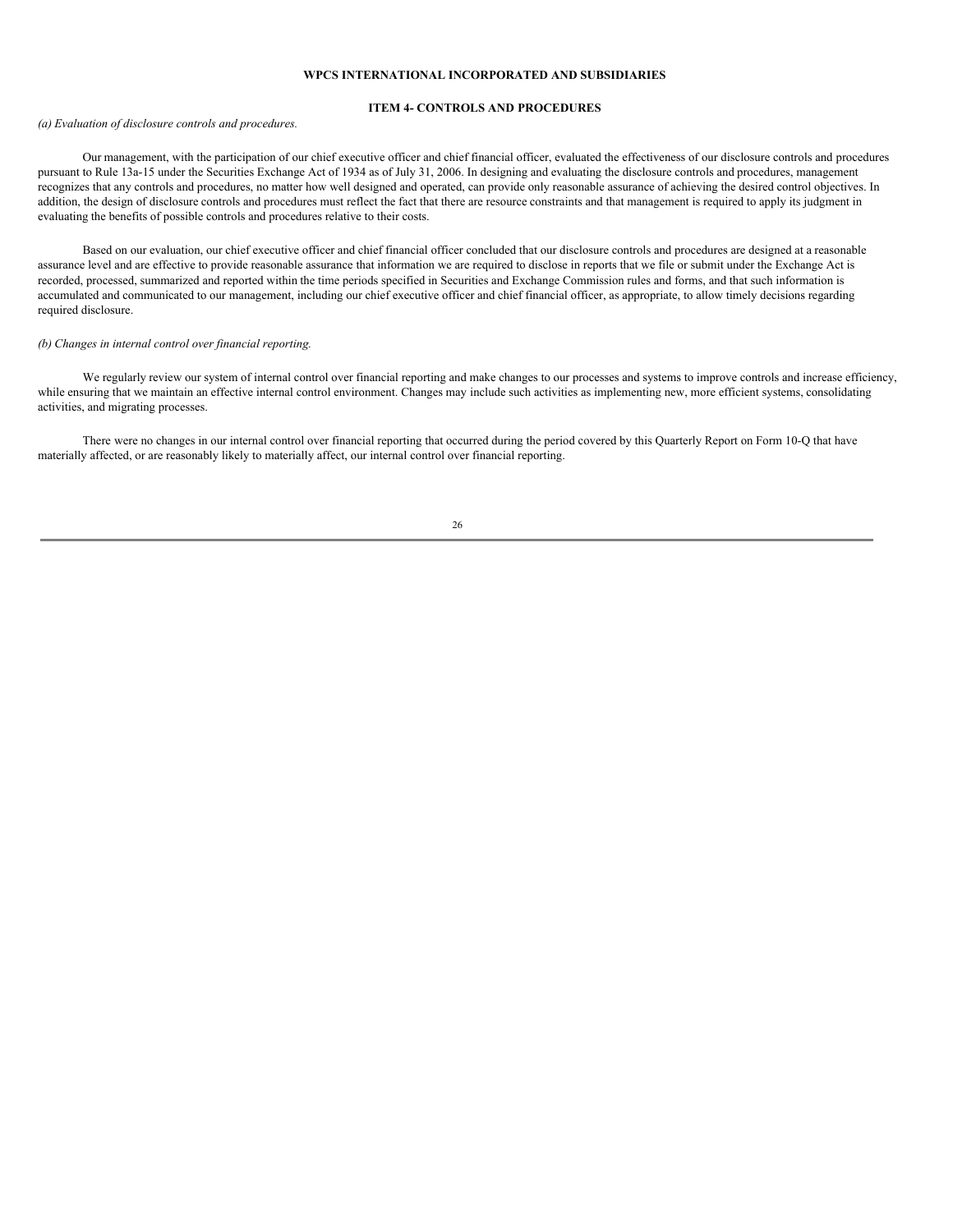#### **PART II- OTHER INFORMATION**

### **ITEM 1. LEGAL PROCEEDINGS**

We are currently not a party to any material legal proceedings or claims.

## **ITEM 1A. RISK FACTORS**

There have been no material changes from the risk factors previously disclosed in Part I, "Risk Factors," of the Company's Annual Report on Form 10-KSB for the year ended April 30, 2006, other than to update certain financial information as of and for the three months ended July 31, 2006 regarding the following risk factors.

#### **Amounts included in our backlog may not result in actual revenue or translate into profits.**

As of July 31, 2006, we had a backlog of unfilled orders of approximately \$22.4 million. This backlog amount is based on contract values and purchase orders and may not result in actual receipt of revenue in the originally anticipated period or at all. In addition, contracts included in our backlog may not be profitable. We have experienced variances in the realization of our backlog because of project delays or cancellations resulting from external market factors and economic factors beyond our control and we may experience delays or cancellations in the future. If our backlog fails to materialize, we could experience a reduction in revenue, profitability and liquidity.

### There may be an adverse effect on the market price of our shares as a result of shares being available for sale in the future.

As of July 31, 2006, holders of our outstanding options and warrants have the right to acquire 2,912,736 shares of common stock issuable upon the exercise of stock options and warrants, at exercise prices ranging from \$4.80 to \$19.92 per share, with a weighted average exercise price of \$7.33. The sale or availability for sale in the market of the shares underlying these options and warrants could depress our stock price. We have registered substantially all of the underlying shares described above for resale. Holders of registered underlying shares may resell the shares immediately upon issuance upon exercise of an option or warrant.

If our stockholders sell substantial amounts of our shares of common stock, including shares issued upon the exercise of outstanding options and warrants, the market price of our common stock may decline. These sales also might make it more difficult for us to sell equity or equity-related securities in the future at a time and price that we deem appropriate.

### **ITEM 2. UNREGISTERED SALES OF EQUITY SECURITIES AND USE OF PROCEEDS**

In May 2006, we issued 30,281 shares of common stock upon exercise of warrants in exchange for \$211,967. The shares were issued to one accredited investor in a transaction exempt under Rule 506 of Regulation D promulgated under Section 4(2) of the Securities Act of 1933, as amended.

In July 2006, we issued 200,288 shares of common stock to the selling shareholders in connection with the acquisition of Southeastern Communication Service, Inc. The shares were issued to six accredited investors in a transaction exempt under Rule 506 of Regulation D promulgated under Section 4(2) of the Securities Act of 1933, as amended.

### **ITEM 3. DEFAULTS UPON SENIOR SECURITIES**

None.

### **ITEM 4. SUBMISSION OF MATTERS TO A VOTE OF SECURITY HOLDERS**

None.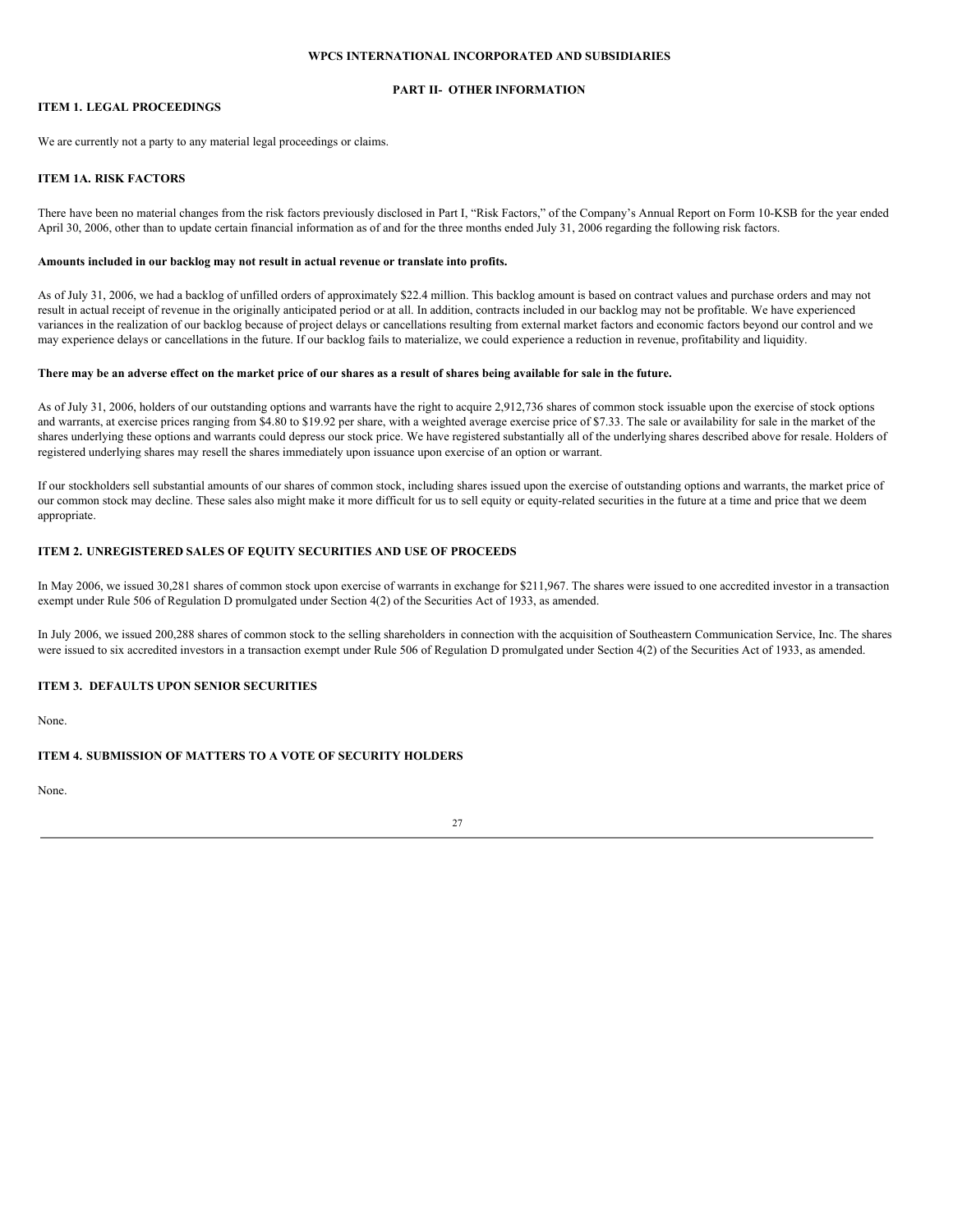# **PART II- OTHER INFORMATION**

# **ITEM 5. OTHER INFORMATION**

None.

# **ITEM 6. EXHIBITS**

| 31.1 | - Certification of Principal Executive Officer pursuant to Rule 13a-14 and Rule 15d-14(a), promulgated under the Securities and Exchange Act of 1934, as<br>amended |
|------|---------------------------------------------------------------------------------------------------------------------------------------------------------------------|
|      |                                                                                                                                                                     |
| 31.2 | - Certification of Principal Financial Officer pursuant to Rule 13a-14 and Rule 15d 14(a), promulgated under the Securities and Exchange Act of 1934, as amended    |
|      |                                                                                                                                                                     |
| 32.1 | - Certification pursuant to 18 U.S.C. Section 1350, as adopted pursuant to Section 906 of the Sarbanes-Oxley Act of 2002 (Chief Executive Officer)                  |
|      |                                                                                                                                                                     |
| 32.2 | - Certification pursuant to 18 U.S.C. Section 1350, as adopted pursuant to Section 906 of the Sarbanes-Oxley Act of 2002 (Chief Financial Officer)                  |
|      |                                                                                                                                                                     |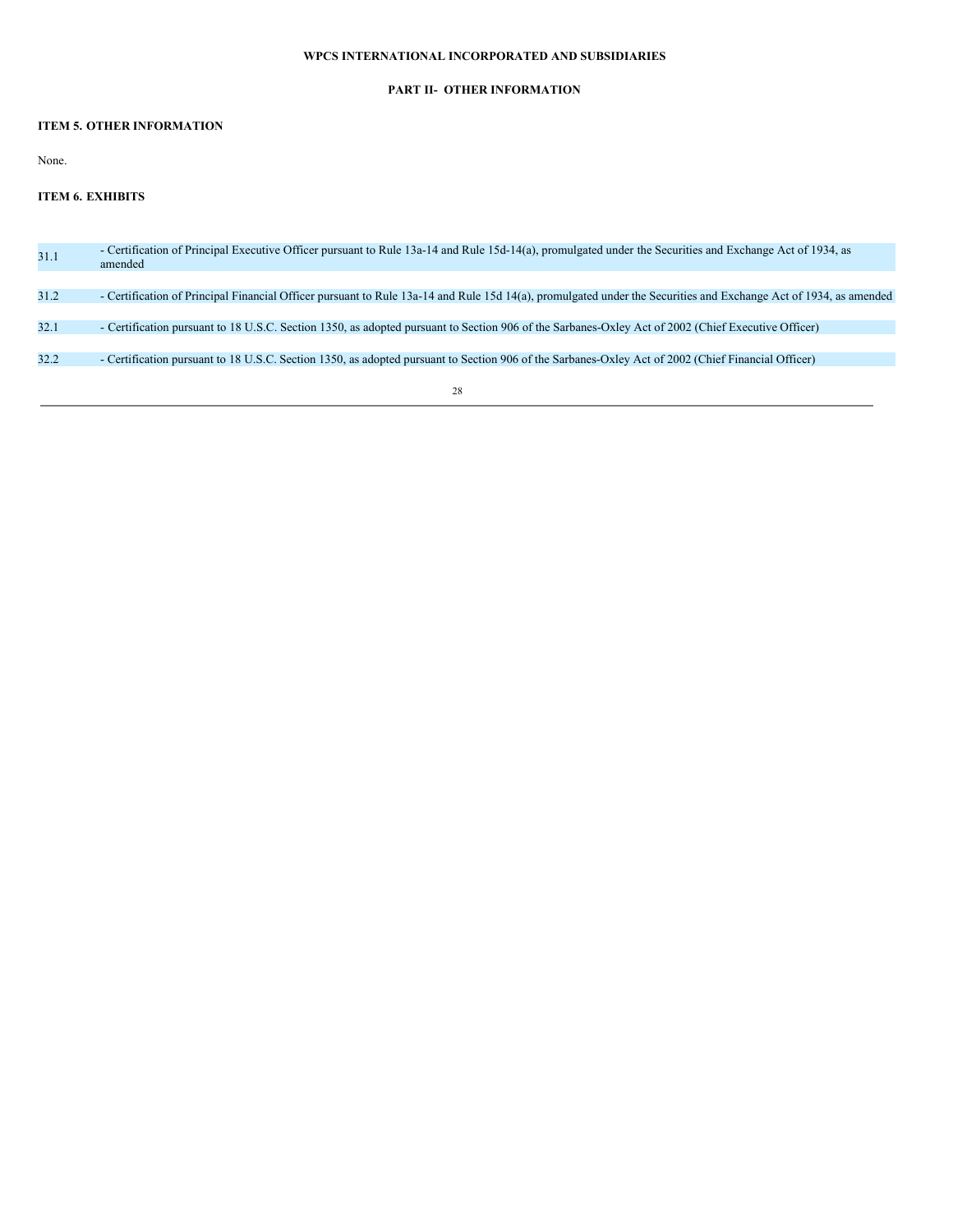### **SIGNATURES**

In accordance with the requirements of the Exchange Act, the registrant caused this report to be signed on its behalf by the undersigned, thereunto duly authorized.

# **WPCS INTERNATIONAL INCORPORATED**

Date: September 14, 2006 By: /s/ *JOSEPH HEATER* 

Joseph Heater Chief Financial Officer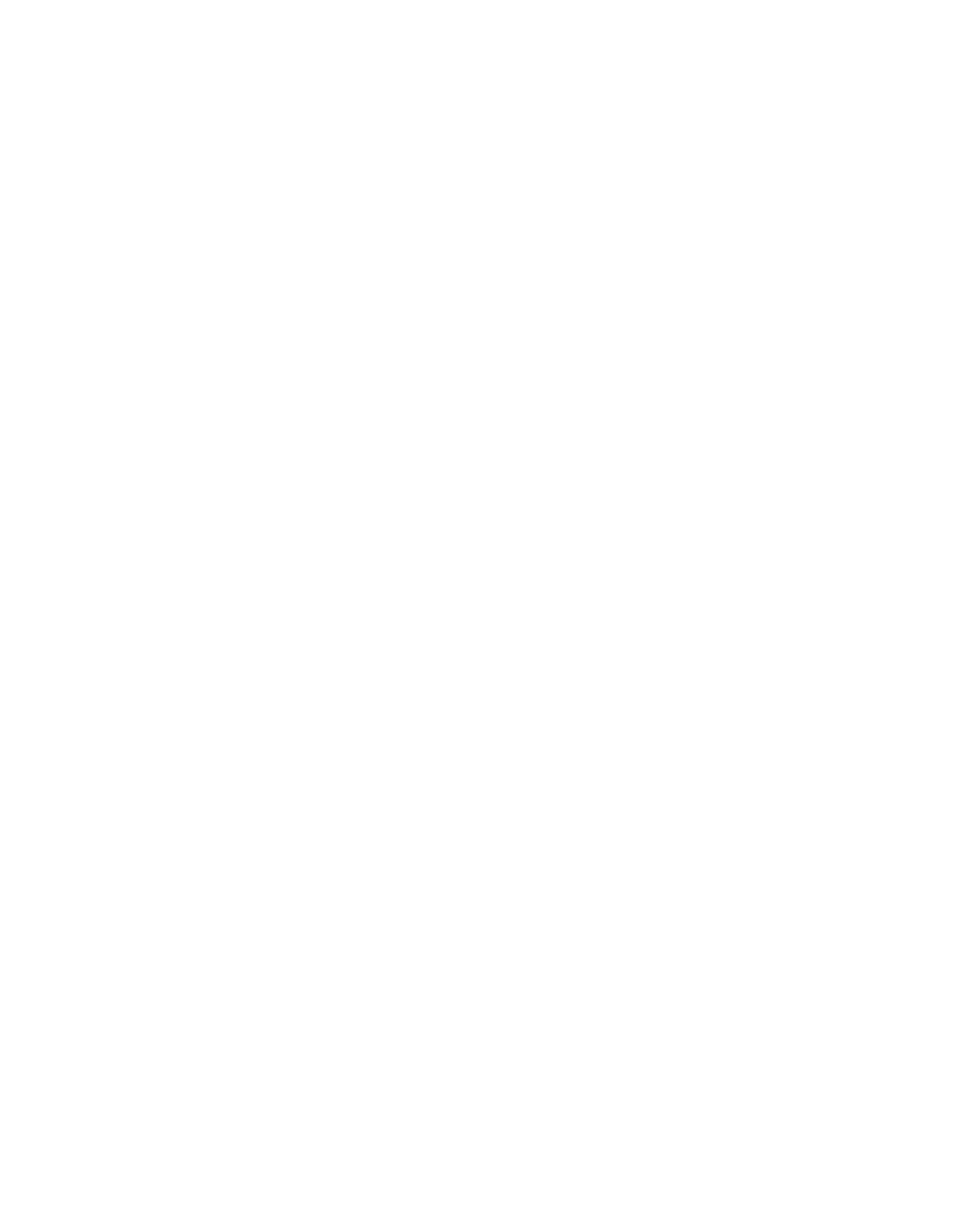I, Andrew Hidalgo, certify that:

1. I have reviewed this quarterly report on Form 10-Q of WPCS International Incorporated;

2. Based on my knowledge, this quarterly report does not contain any untrue statement of a material fact or omit to state a material fact necessary to make the statements made, in light of the circumstances under which such statements were made, not misleading with respect to the period covered by this quarterly report;

3. Based on my knowledge, the financial statements, and other financial information included in this quarterly report, fairly present in all material respects the financial condition, results of operations and cash flows of the registrant as of, and for, the periods presented in this quarterly report;

4. The registrant's other certifying officer and I are responsible for establishing and maintaining disclosure controls and procedures (as defined in Exchange Act Rules 13a-15(e) and 15d-15(e)) for the registrant and have:

- a) Designed such disclosure controls and procedures, or caused such disclosure controls and procedures to be designed under our supervision, to ensure that material information relating to the registrant, including its consolidated subsidiaries, is made known to us by others within those entities, particularly during the period in which this report is being prepared;
- b) Evaluated the effectiveness of the registrant's disclosure controls and procedures and presented in this report our conclusions about the effectiveness of the disclosure controls and procedures, as of the end of the period covered by this report based on such evaluation; and
- c) Disclosed in this report any change in the registrant's internal control over financial reporting that occurred during the registrant's most recent fiscal quarter (the registrant's fourth fiscal quarter in the case of an annual report) that has materially affected, or is reasonably likely to materially affect, the registrant's internal control over financial reporting; and

5. The registrant's other certifying officer and I have disclosed, based on our most recent evaluation of internal control over financial reporting, to the registrant's auditors and the audit committee of registrant's board of directors (or persons performing the equivalent functions):

- a) All significant deficiencies and material weaknesses in the design or operation of internal control over financial reporting which are reasonably likely to adversely affect the registrant's ability to record, process, summarize and report financial information; and
- b) Any fraud, whether or not material, that involves management or other employees who have a significant role in the registrant's internal control over financial reporting.

Date: September 14, 2006 By: */s/ ANDREW HIDALGO*

Andrew Hidalgo Chief Executive Officer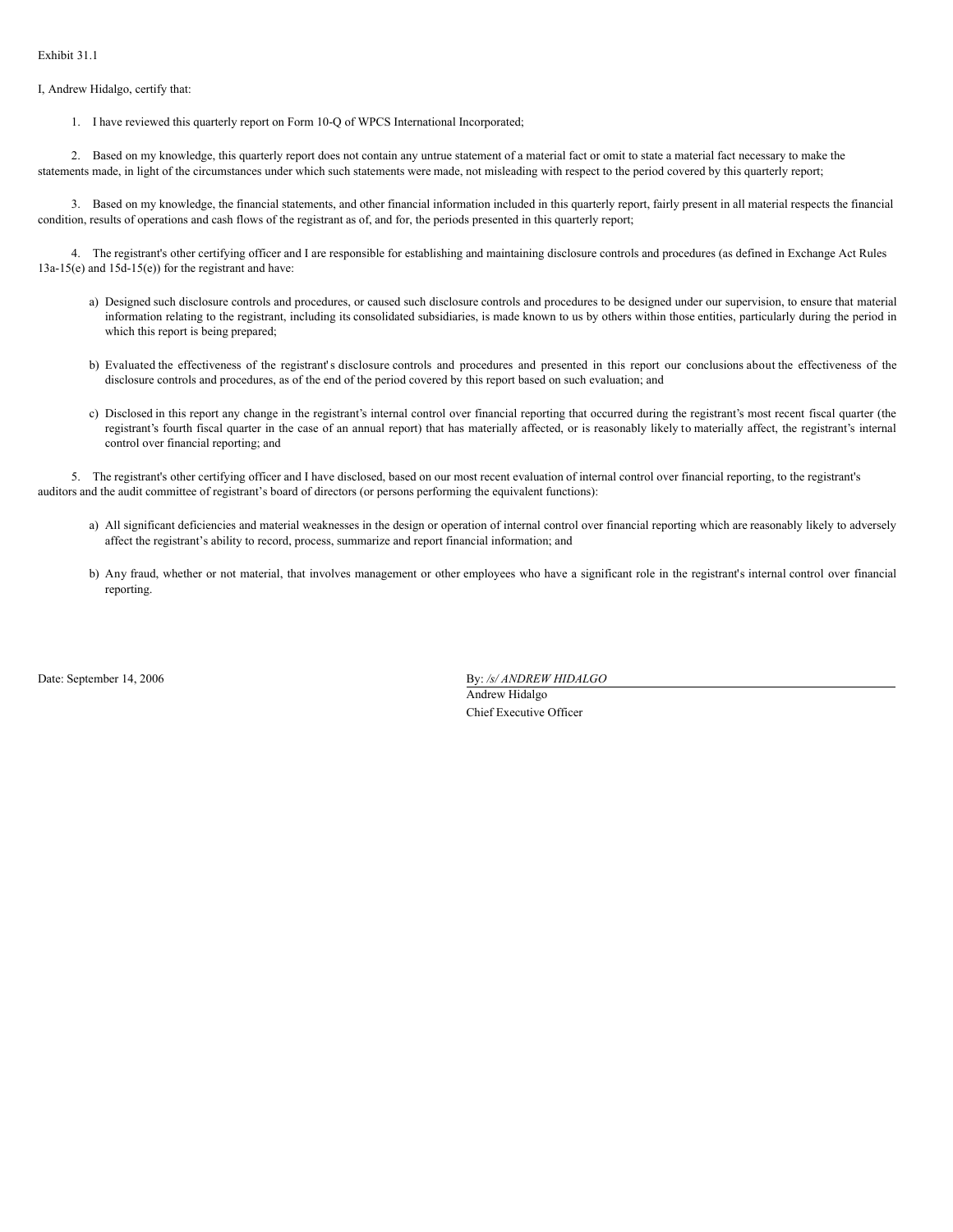I, Joseph Heater, certify that:

1. I have reviewed this quarterly report on Form 10-Q of WPCS International Incorporated;

2. Based on my knowledge, this quarterly report does not contain any untrue statement of a material fact or omit to state a material fact necessary to make the statements made, in light of the circumstances under which such statements were made, not misleading with respect to the period covered by this quarterly report;

3. Based on my knowledge, the financial statements, and other financial information included in this quarterly report, fairly present in all material respects the financial condition, results of operations and cash flows of the registrant as of, and for, the periods presented in this quarterly report;

4. The registrant's other certifying officer and I are responsible for establishing and maintaining disclosure controls and procedures (as defined in Exchange Act Rules 13a-15(e) and 15d-15(e)) for the registrant and have:

- a) Designed such disclosure controls and procedures, or caused such disclosure controls and procedures to be designed under our supervision, to ensure that material information relating to the registrant, including its consolidated subsidiaries, is made known to us by others within those entities, particularly during the period in which this report is being prepared;
- b) Evaluated the effectiveness of the registrant's disclosure controls and procedures and presented in this report our conclusions about the effectiveness of the disclosure controls and procedures, as of the end of the period covered by this report based on such evaluation; and
- c) Disclosed in this report any change in the registrant's internal control over financial reporting that occurred during the registrant's most recent fiscal quarter (the registrant's fourth fiscal quarter in the case of an annual report) that has materially affected, or is reasonably likely to materially affect, the registrant's internal control over financial reporting; and

5. The registrant's other certifying officer and I have disclosed, based on our most recent evaluation of internal control over financial reporting, to the registrant's auditors and the audit committee of registrant's board of directors (or persons performing the equivalent functions):

- a) All significant deficiencies and material weaknesses in the design or operation of internal control over financial reporting which are reasonably likely to adversely affect the registrant's ability to record, process, summarize and report financial information; and
- b) Any fraud, whether or not material, that involves management or other employees who have a significant role in the registrant's internal control over financial reporting.

Date: September 14, 2006 By: */s/ JOSEPH HEATER* Joseph Heater Chief Financial Officer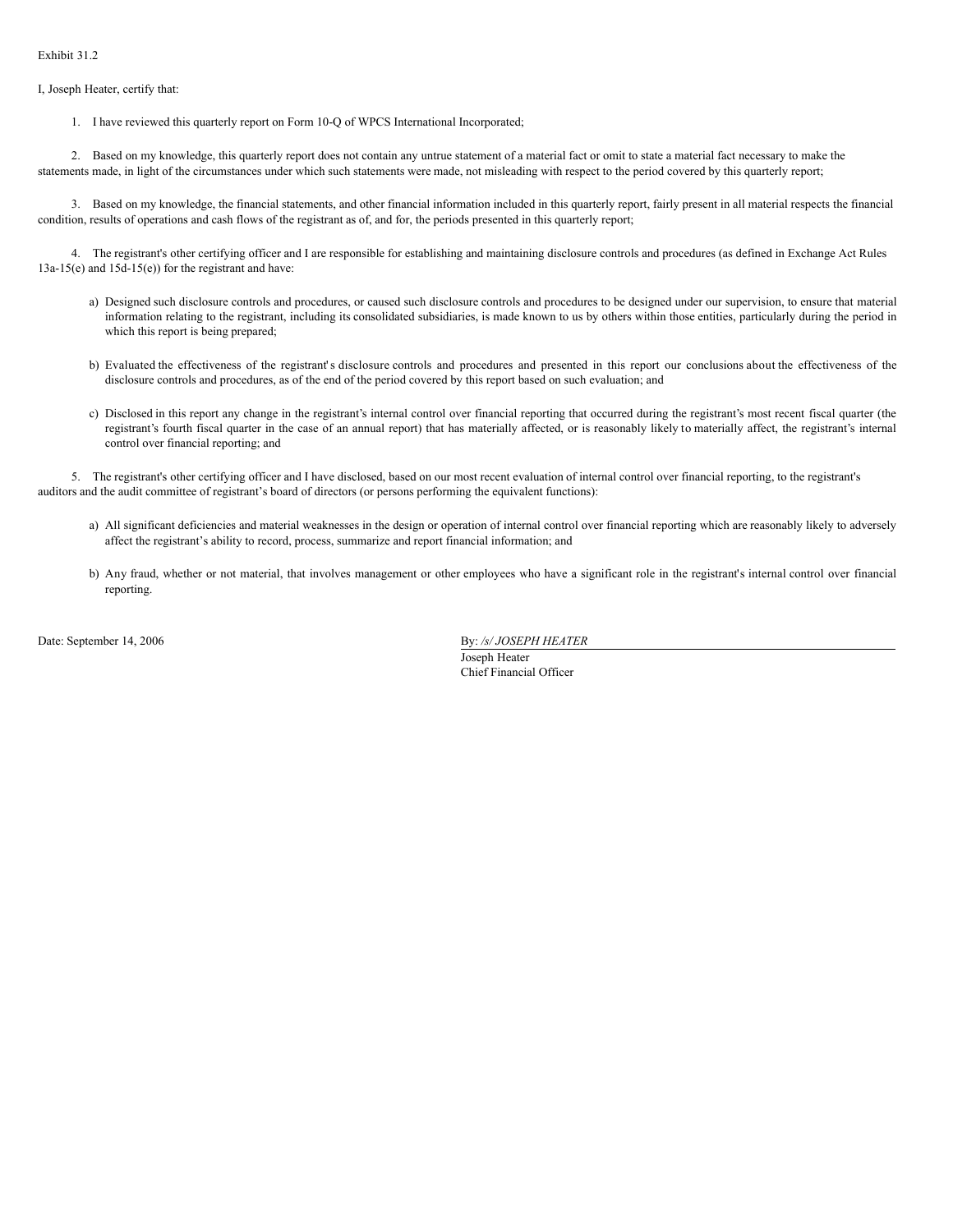### CERTIFICATION PURSUANT TO 18 U.S.C. SECTION 1350, AS ADOPTED PURSUANT TO SECTION 906 OF THE SARBANES-OXLEY ACT OF 2002

In connection with the Quarterly report of WPCS International Incorporated (the "Company") on Form 10-Q for the period ended July 31, 2006 as filed with the Securities and Exchange Commission on the date hereof (the "Report"), I, Andrew Hidalgo, Chief Executive Officer of the Company, certify, pursuant to 18 U.S.C. section 906 of the Sarbanes-Oxley Act of 2002, that:

(1) The Report fully complies with the requirements of section 13(a) or 15(d) of the Securities and Exchange Act of 1934; and

(2) The information contained in the Report fairly presents, in all material respects, the financial condition and result of operations of the Company.

Date: September 14, 2006 By: */s/ ANDREW HIDALGO*

Andrew Hidalgo Chief Executive Officer